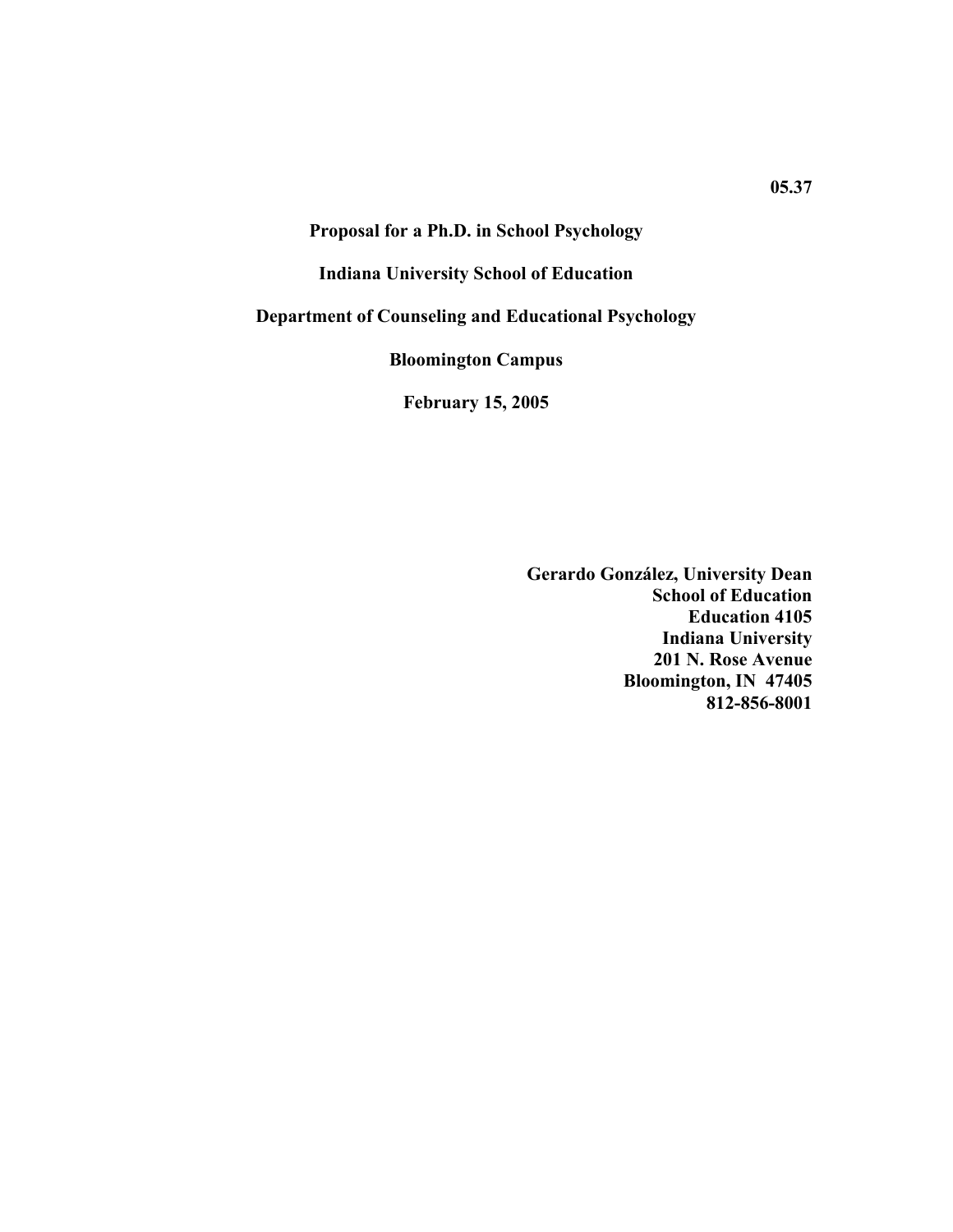# **Table of Contents**

|                                                               | Page           |
|---------------------------------------------------------------|----------------|
| Cover Page and Abstract                                       | $\overline{4}$ |
| Program Rationale                                             | 5              |
| Program Philosophy and Goals                                  | 5              |
| Students Admitted to the Program                              | 6              |
| Curriculum                                                    | 6              |
| <b>Employment Possibilities</b>                               | 8              |
| <b>Program Description</b>                                    | 8              |
| Program Competencies                                          | 10             |
| Admission Requirements and Student Characteristics            | 14             |
| <b>Financial Support</b>                                      | 14             |
| Description of Core Program Courses, Practica, and Internship | 15             |
| Other Courses Often Taken in the Minor or Electives           | 18             |
| <b>Related Courses</b>                                        | 20             |
| Sample Program of Studies                                     | 22             |
| <b>Qualifying Examinations</b>                                | 24             |
| Internship                                                    | 25             |
| Dissertation                                                  | 25             |
| Institute for Child Study                                     | 25             |
| Program Faculty                                               | 26             |
| <b>Affiliate Faculty</b>                                      | 26             |
| <b>Adjunct Faculty</b>                                        | 27             |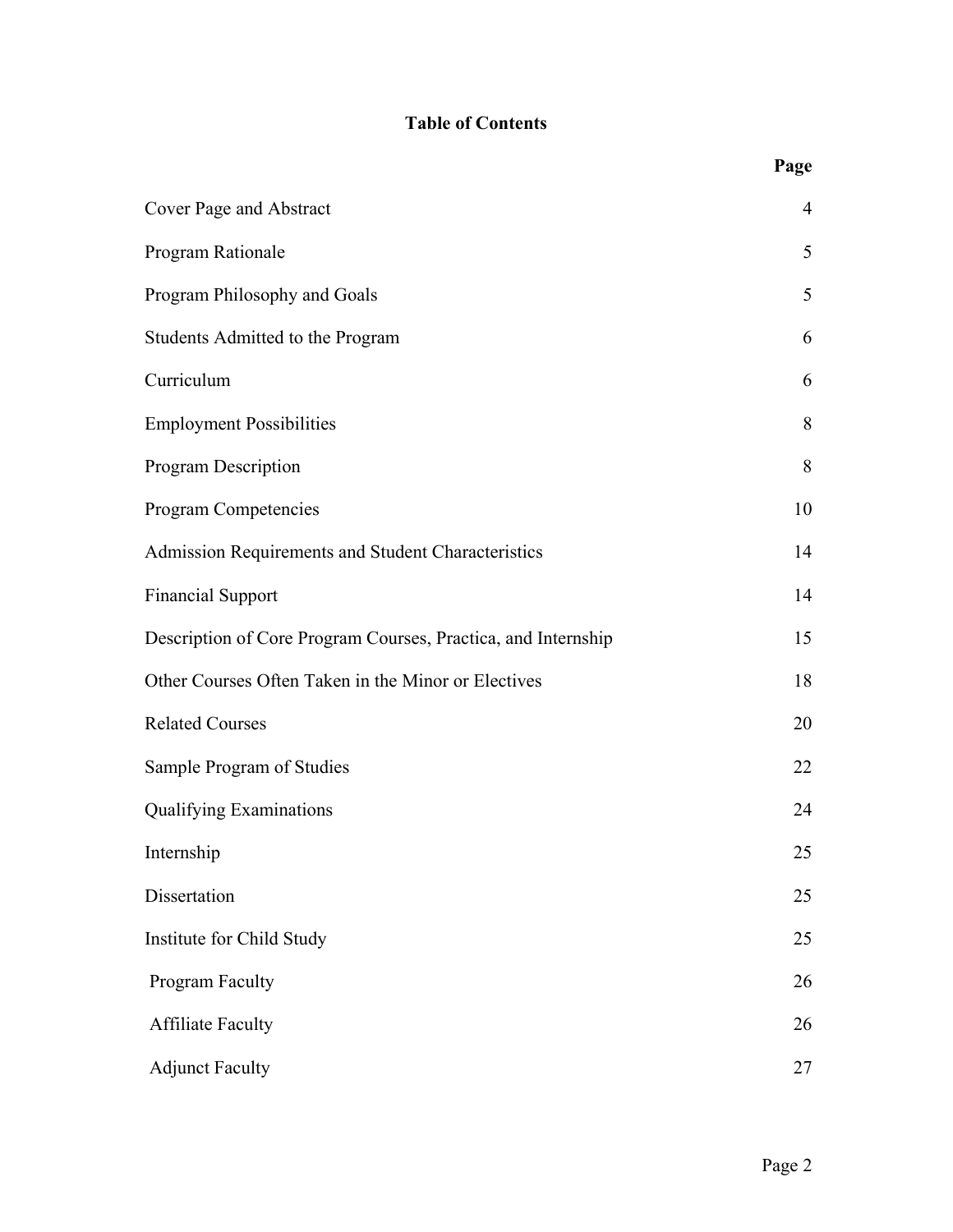| Regional, State, and National Factors | 27 |
|---------------------------------------|----|
| Program Impact                        | 28 |
| <b>Evaluation Plan</b>                | 28 |
| <b>Additional Resources Needed</b>    | 28 |
| Contact Information                   | 29 |
| References                            | 29 |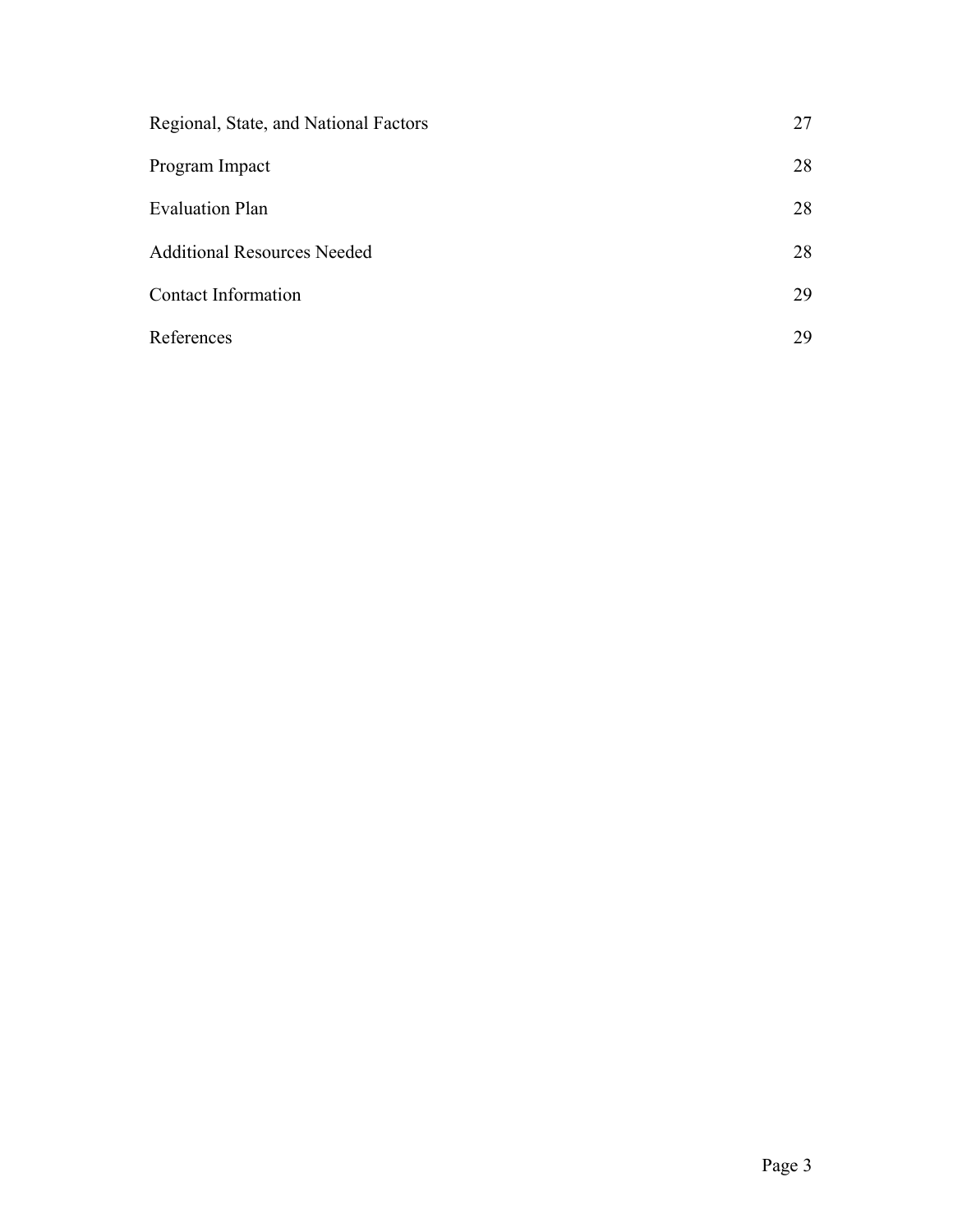INSTITUTION: Indiana University-Bloomington

SCHOOL: Education

DEGREE PROGRAM TITLE: Ph.D. in School Psychology

FORM OF RECOGNITION TO BE AWARDED/DEGREE CODE:

Doctor of Philosophy/

LOCATION OF PROGRAM/CAMPUS CODE: IUB

PROJECTED DATE OF IMPLEMENTATION: August, 2005

DATE PROPOSAL WAS APPROVED BY INSTITUTION BOARD OF TRUSTEES:

 $\mathcal{L}_\text{G}$  , and the contribution of the contribution of the contribution of the contribution of the contribution of the contribution of the contribution of the contribution of the contribution of the contribution of t

# SIGNATURE OF AUTHORIZING INSTIUTIONAL OFFICER:

| (Typed name and title) |  |  |  |
|------------------------|--|--|--|
|------------------------|--|--|--|

DATE:

DATE RECEIVED BY COMMISSION FOR HIGHER EDUCATION:

COMMISSION ACTION:\_\_\_\_\_\_\_\_\_\_\_\_\_\_\_\_\_\_\_\_\_\_\_\_\_\_\_\_\_\_\_\_\_\_\_\_\_\_\_\_\_\_\_\_\_\_\_\_\_\_

DATE:

ABSTRACT:

This document proposes a Ph.D. in School Psychology in the School of Education at Indiana University-Bloomington. The proposed degree is not a new program, however. A Ph.D. in Educational Psychology with a specialization in School Psychology has been offered at IUB since the 1960's. Due to reconfigurations within the Department of Counseling and Educational Psychology that include a proposed change in the title of the Ph.D. degree to be offered, School Psychology graduates may not be able to obtain licensure for the independent practice of psychology by state licensing boards. Therefore, IUB seeks to confer a Ph.D. in School Psychology, rather than in Educational Psychology with a School Psychology specialization. No new resources are needed.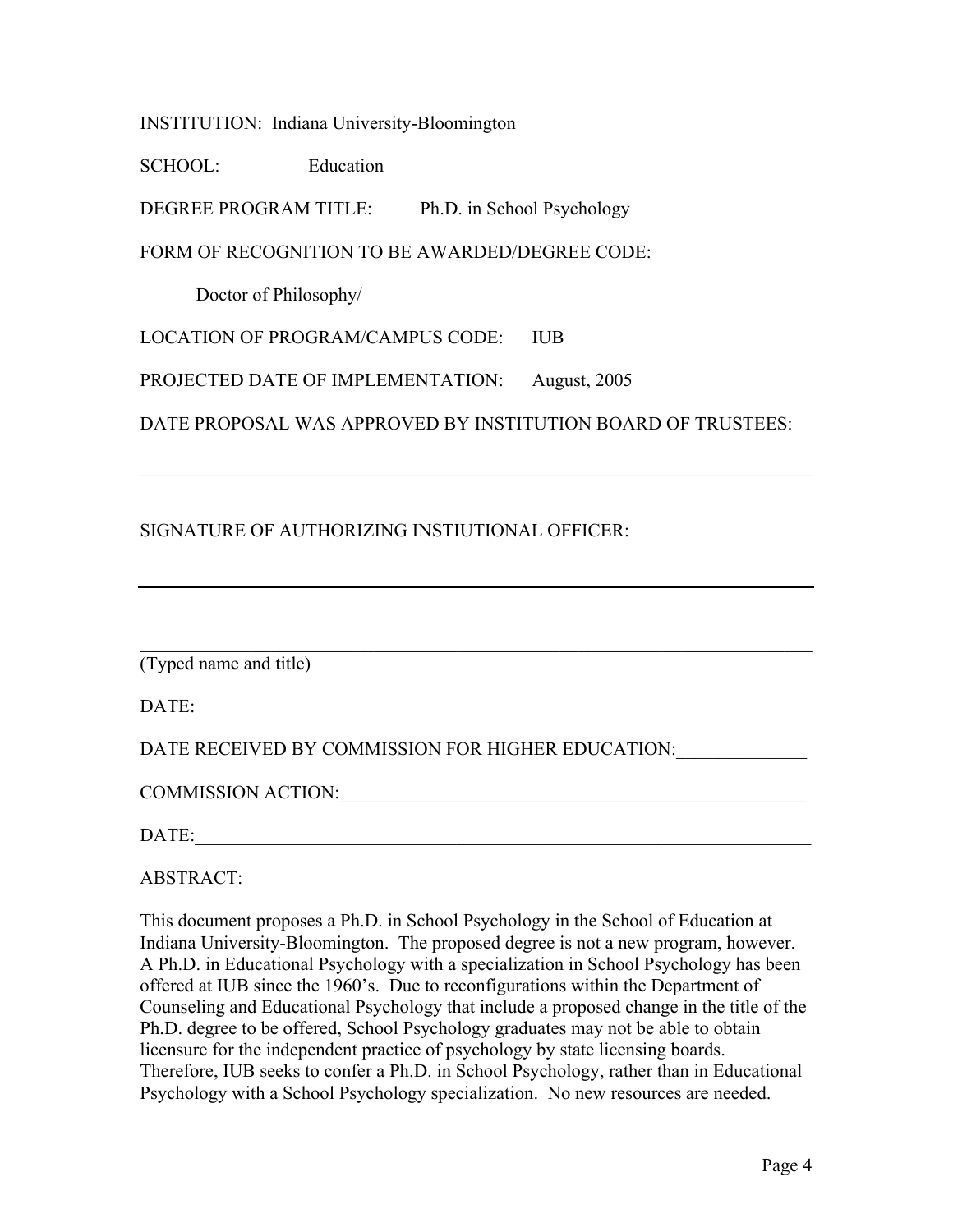## **Program Rationale**

The School Psychology program produces graduates who work with schools and other entities to apply psychological principles and techniques to improve the academic, social, and personal functioning of children and youth. This orientation is consistent with the mission of the Indiana University School of Education to produce graduates who will provide service to Indiana, prepare elementary and secondary teachers, prepare specialists to service specific needs of children and youth, prepare researchers and academicians, and produce disciplined inquiry. School psychologists are needed to provide a range of services to children and youth in and out of the school setting. A 1999 report by the U.S. Surgeon General's office indicated that the public schools provide the major percentage of mental health services to children. Schools are required by state and federal law to provide psychological services to students with special needs, thereby mandating a need for well-trained school psychologists.

## **Program Philosophy and Goals**

The primary objective of the program is to continue to prepare school psychologists to practice within schools, hospitals, clinics, and other applied settings, as well as to meet the increasing demand for faculty in school psychology programs in colleges and universities. The program has a stated philosophy and goals.

# *Program Philosophy*

The School Psychology Program at Indiana University is grounded in the scientistpractitioner model in which the graduate is prepared to solve problems associated with the personal, social, and educational development of children and youth from diverse cultural, economic, ethnic, and racial backgrounds. Emphasis is placed on the integration of research and practice, with the goal to instill in the student the belief that the professional psychologist should use current knowledge to address the myriad of factors that may affect children's development. Scientist-practitioners also contribute to the knowledge base of psychology. School psychologists address the needs of individual students and advocate for change using population-based approaches to serve children and families.

# *Program Goals*

- 1. To prepare school psychologists to select from a broad range of theoretical, evidence-based, and practical options in assessing and intervening in schools and other settings.
- 2. To prepare and foster culturally responsive professionals who are aware of and able to respond appropriately to the diverse needs of children and families.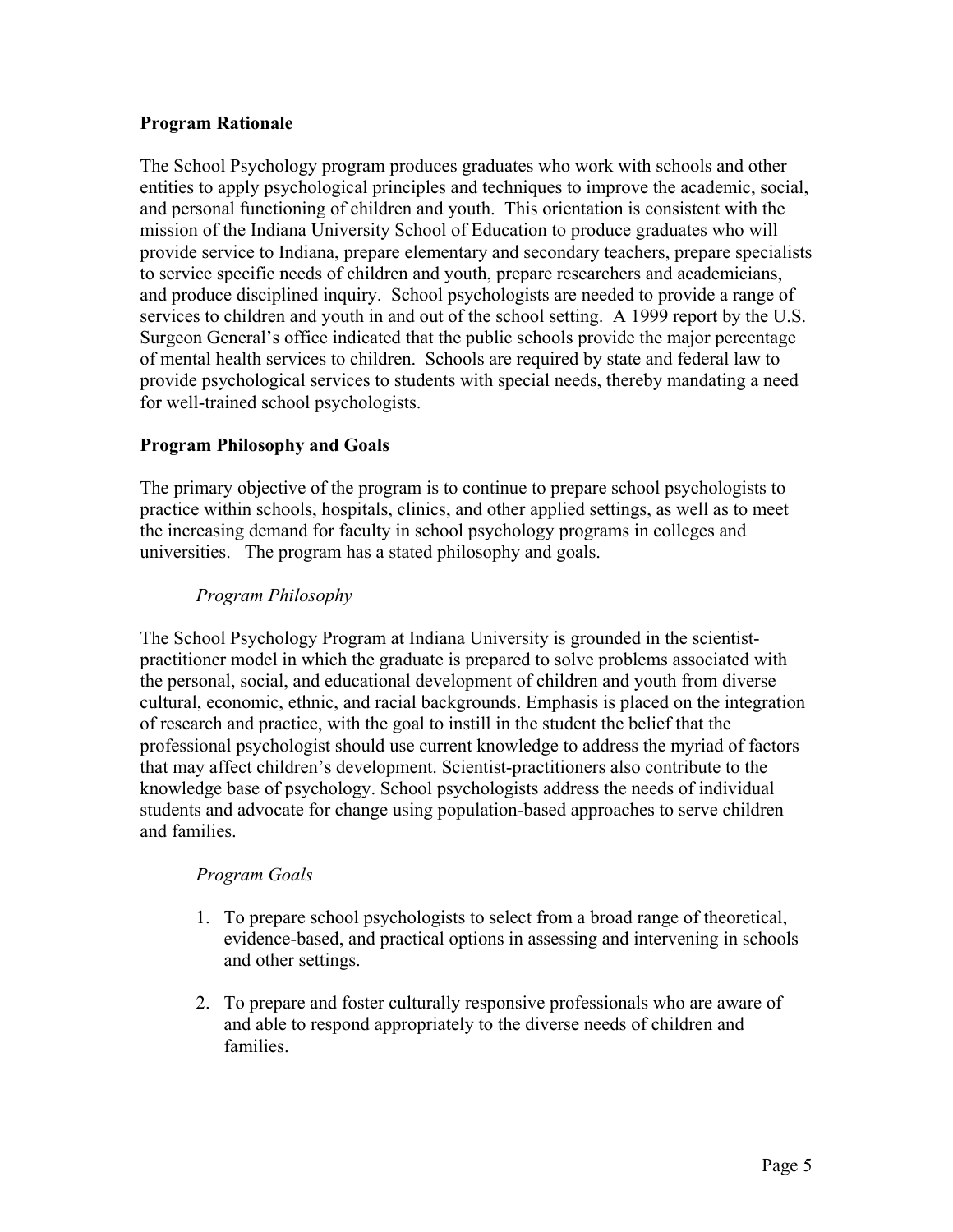- 3. To prepare scientist-practitioners capable of designing and delivering interventions that will improve the match between learners and environment, and to link intervention with quality assessments of both the learner and the learning environment.
- 4. To provide school psychologists with authentic experiences that will prepare them to be effective agents of change in applied settings.
- 5. To foster the development of socially responsible psychologists equipped with the skills and knowledge to become leaders committed to the education and development of all children, especially those at risk for learning and behavior problems.

# **Students Admitted to the Program**

 Approximately 90% of students admitted to doctoral study in School Psychology have baccalaureate degrees in psychology, with the remainder in education and other fields. This demographic has remained consistent for many years and is not likely to change significantly. Admission to the program is highly competitive, with admission rates of about one for every eight to ten applicants. Typical GRE Verbal + Quantitative scores are about 1200 and mean undergraduate GPAs have ranged between 3.5 and 3.7 from major institutions or selective smaller schools with high academic standards. The majority of incoming students aspire to be practitioners of psychology, while about ten to twenty-five percent seek research or teaching positions, which is consistent with national trends.

#### **Curriculum**

A minimum of 90 semester hours are required for the degree. No more than thirty semester hours of graduate credit can be transferred from another university. Transfer of graduate credit does not occur often, however, because the majority of students enter directly from the bachelor's degree.

The ninety (90) hours are apportioned as follows:

| School Psychology       | 45 hours |
|-------------------------|----------|
| <b>Research Methods</b> | 12 hours |
| Minor                   | 12 hours |
| Dissertation            | 15 hours |
| Electives               | 6 hours  |

Although these hours represent minimal requirements, most students exceed them. The School Psychology program curriculum fulfills the requirements of several entities: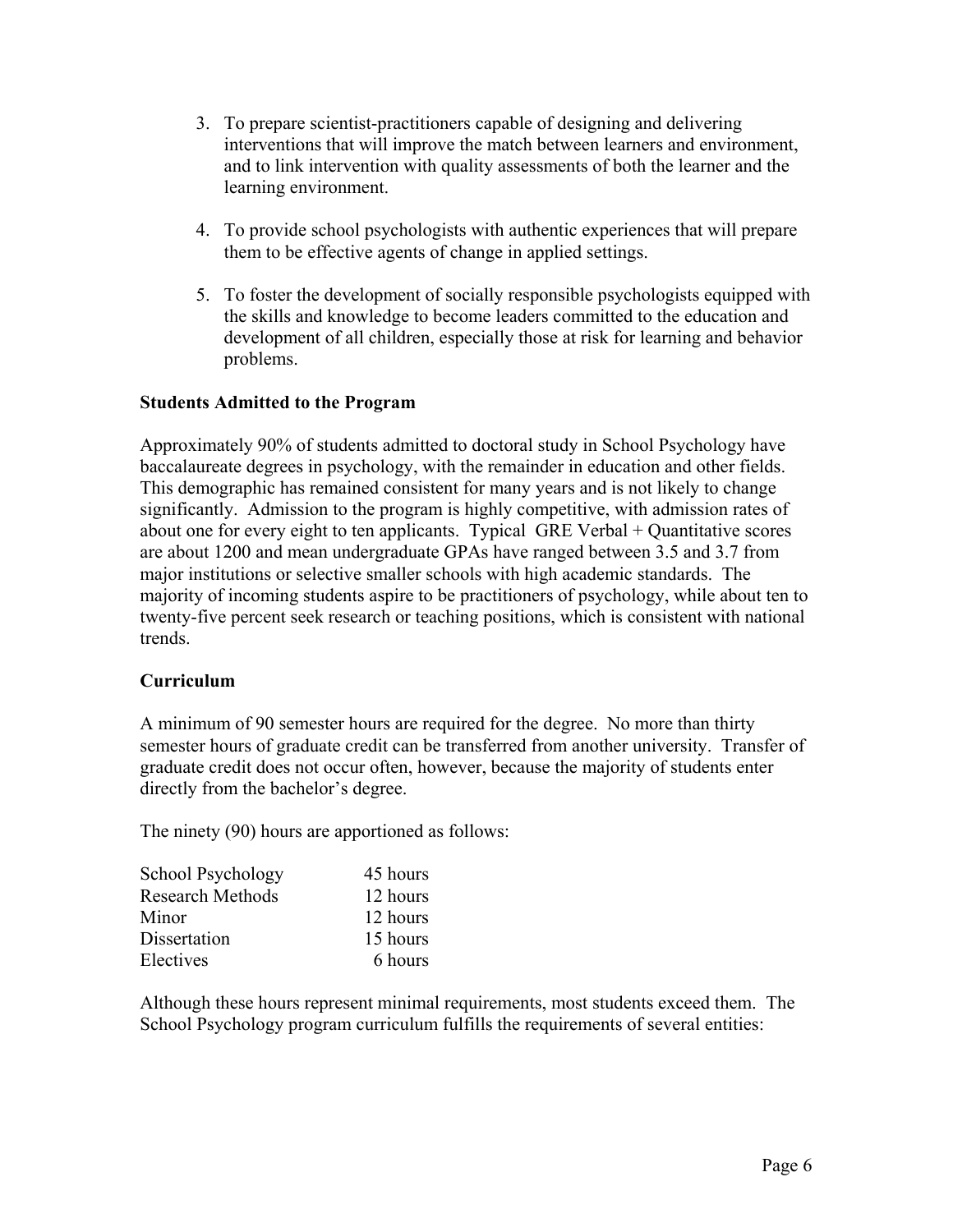IUB Research and the University Graduate School School of Education Graduate Program American Psychological Association Accreditation Standards National Association of School Psychologists Training Standards State licensing boards for the independent practice of psychology State departments of education licensing/credentialing standards National Register of Health Service Providers in Psychology

# **Required School Psychology Courses (45 hours)**

The core curriculum of the program includes coursework, required field-based practica of no fewer than seven hundred (700) clock hours, followed by a required one year internship comprising at least fifteen hundred (1500) clock hours. Most students elect to take up to 1500 hours of practicum and complete internships of at least 2000 hours. The practicum experiences are completed within approximately a 60-mile radius of Bloomington in schools, clinics, hospitals, and other settings. Most often, the internship is completed in sites other than Bloomington or the surrounding area. The site for an internship depends almost exclusively on the student's professional goals and prospective employment. The didactic courses cover a variety of professional topics, including professional ethics and legal standards, psychological assessment, intervention, consultation, research, individual differences, biological bases of behavior, human learning, general and special education, cultural diversity, and social bases of behavior.

# **Research and Inquiry (12 hours)**

Students take a minimum of twelve (12) hours of research and inquiry courses consisting of intermediate and advanced statistics and research design. Elective courses include qualitative research methods, advanced topical seminars, and psychometric theory.

# **Minor (12 hours)**

Students develop a minor in an area of interest that is outside of the School Psychology Program. Most students select counseling psychology or special education as the minor.

# **Electives (6 hours)**

Students may take electives in any area of interest and often these courses are selected to increase clinical or research skills.

#### **Dissertation (15 hours)**

Students take a dissertation preparation seminar or independent study course to work on developing the dissertation proposal. They then take 12 hours of dissertation credit to complete the thesis.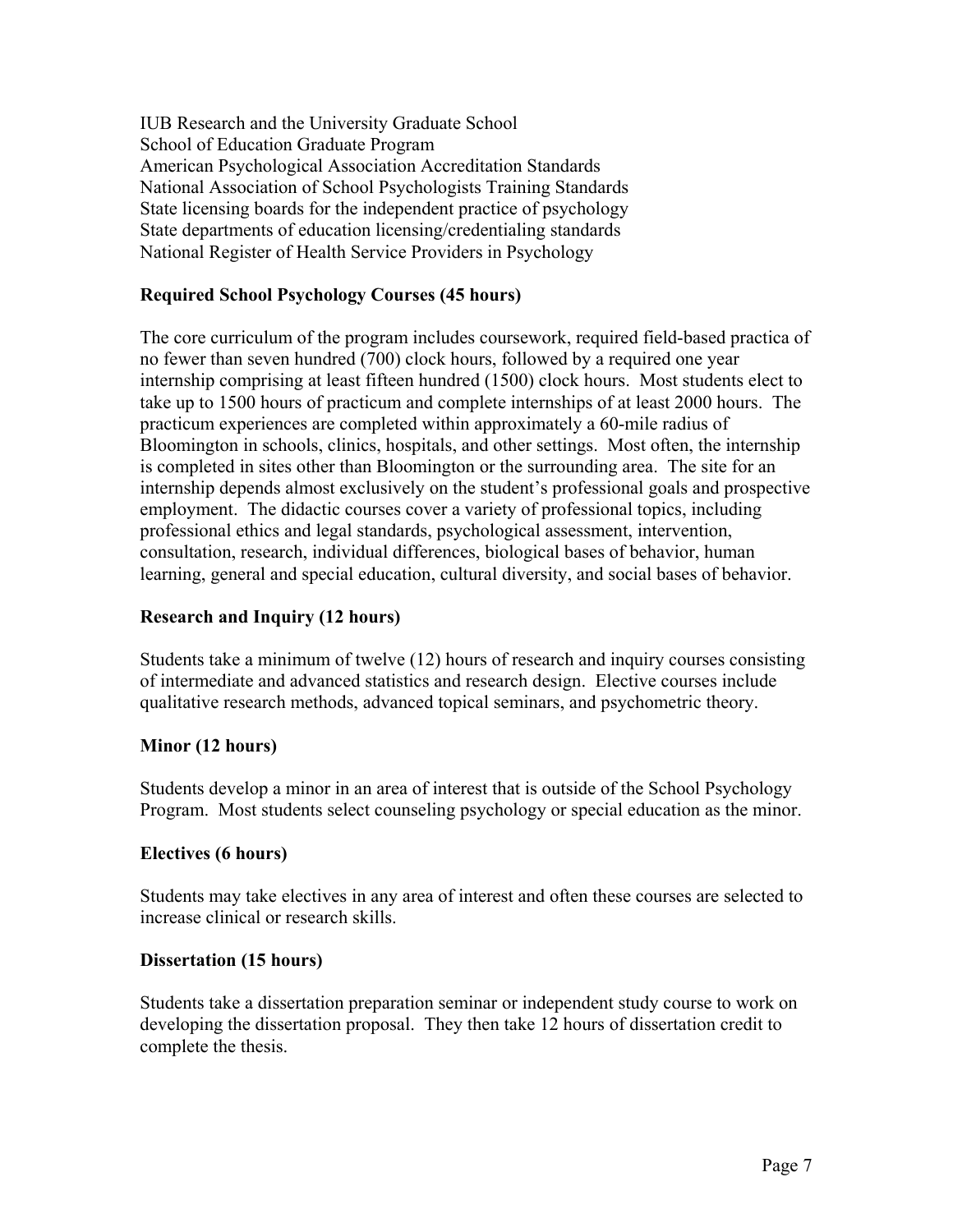## **Employment Possibilities**

The demand for school psychologists in Indiana and the nation is high. All public schools must employ school psychologists to comply with state and federal laws and the demand far exceeds the supply. In academia, there is a corresponding shortage of school psychologists entering the professoriate. It is predicted that as many as 25% of current school psychologists will retire within the next five years from both practice and academia (Curtis, Grier, & Hunley, 2004). National projections indicate that training programs will not be able to a produce sufficient number of graduates to fill the need within five years. Our recent graduates have had no difficulty finding employment.

# **Program Description**

Students receive preparation in foundations of psychology and education, practices and methodologies of school psychology, the multicultural context of the school, and research inquiry techniques through course work and practical experience. Practicum and experiential aspects of the profession begin from the first semester of enrollment, and there is a variety of opportunities to expand and apply acquired skills. Practica are offered concurrently with theoretical and applied course work.

The first semester includes the seminar *Ethical, Legal, and Professional Issues in School Psychology* (P680) in which students learn about history, legal and ethical issues, licensure and certification requirements, organizations that represent the field, roles and functions of school psychologists, current trends, and research and related journals in the field. In the first semester, students typically take *P591: Cognitive Assessment and Intervention*, in which the focus is upon individual cognitive assessment and interventions for children and *P595: Practicum in School Psychology*. The second semester continues this sequence in *P592: Academic Assessment and Intervention*, in which advanced skills are acquired in assessment and intervention for children with special needs. Both semesters contain a practicum component in which students spend the equivalent of one to two days per week in one of several sites. These sites allow the opportunity to apply newly acquired skills in settings where children with special needs and those in general education receive services. Typical practicum sites are public schools and school-based programs through the Institute for Child Study. During the second semester of the first year, students also take *P682: Developmental Psychopathology of Childhood and Adolescence*, where they are exposed to issues in atypical behavior from a developmental perspective and learn about conducting applied clinical research. Students consider in-depth many issues in cultural diversity in the course *P681: Psychological Issues in Cultural Diversity.*

A similar sequence is presented in the second year with the advanced courses in social-affective assessment and intervention. In the third regular semester, students *take P691: Personality Assessment and Intervention*, and *P695:*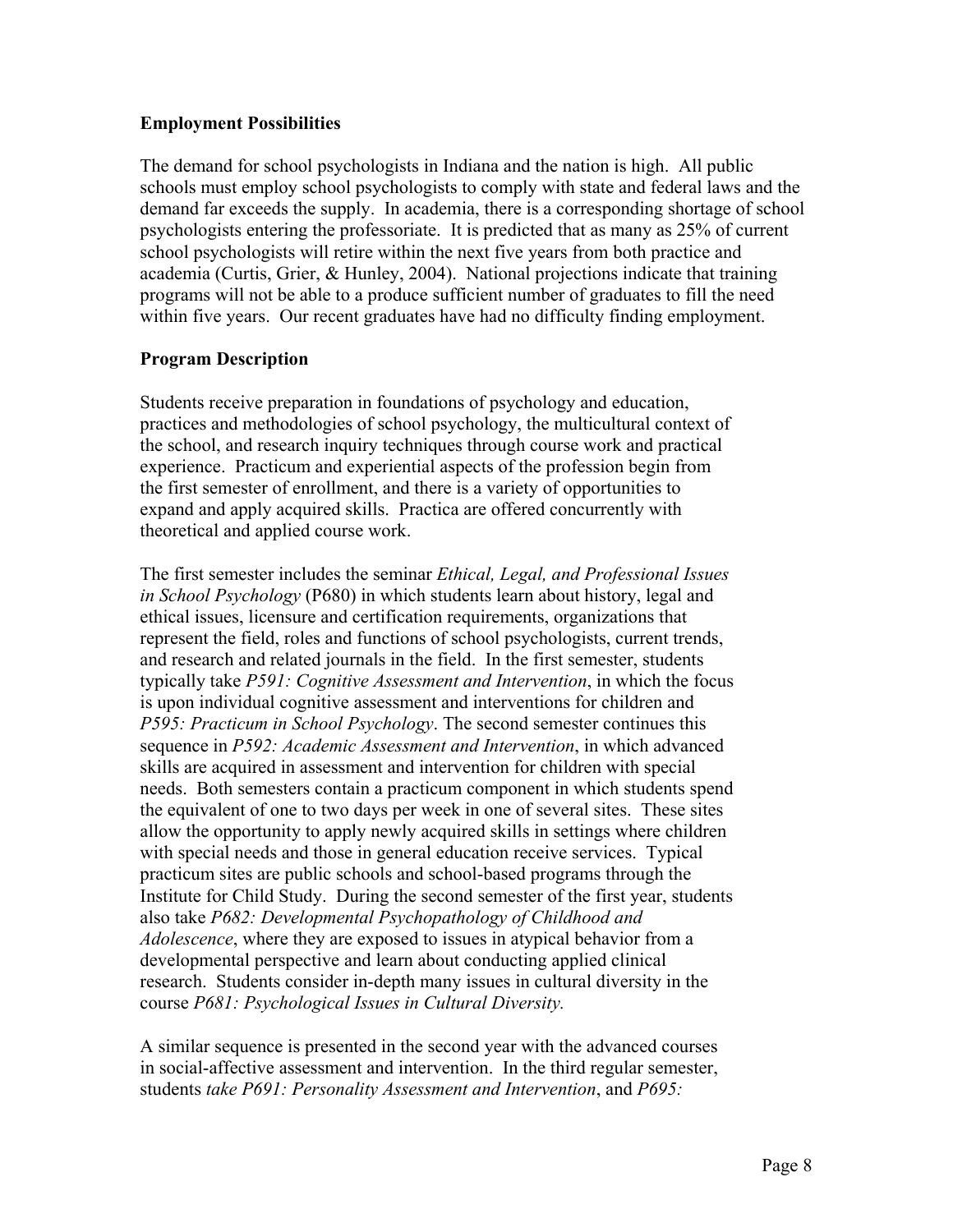*Practicum in Personality and Behavioral Assessment*. These courses are followed the next semester with *P692: Seminar in Therapeutic Interventions with Children,* and *P696: Practicum in Therapeutic Interventions with Children*. Typical sites for these practica include public schools, mental health centers, inpatient psychiatric facilities, and the on campus Clinic. A third-year advanced practicum is required of all doctoral students, which includes experiences with case management and supervision. All practica are supervised by faculty members and experienced on-site psychologists. In addition to the courses in school psychology described above, students also take courses in learning and cognition, human development, social psychology, educational foundations, and others. Doctoral students are required to complete a minimum of 700 hours of practicum.

Program faculty historically have been involved in professional organizations, e.g., National Association of School Psychologists (NASP), Division 16 (School Psychology) of the American Psychological Association (APA), the Indiana Association of School Psychologists (IASP), the Indiana Psychological Association (IPA), the Council for Exceptional Children (CEC), and the American Educational Research Association (AERA). Program faculty members have held many leadership positions, such as committee chairs in NASP, President of Division of 16 of APA, and President of IASP. From the beginning of their programs, students are encouraged to join professional organizations such as NASP, APA, and IASP and to attend regional, state, and national meetings. The IU School Psychology Program has a long tradition of students giving presentations at local, state, and national conferences. Students benefit more from the program when they take the initiative to become involved in projects of interest and in professional organizations.

Most students complete their Ph.D. programs with 95-100 semester hours of credit, including internship and dissertation. Programs of study vary as a function of such variables as individual interests, course sequences, and previous experience and graduate work. The School Psychology Program is designed so that it may be completed in about five years, although most students entering with a bachelor=s degree finish all requirements in about six years. Students may, however, choose to take more time to complete the program, gaining additional applied experience and/or advanced course work. Many students stay on campus the fourth year to make substantial progress on the dissertation prior to beginning the internship, which is highly recommended by the faculty. The student should have, at a minimum, the dissertation proposal approved and data collection begun prior to beginning the internship. At least one year of continuous full-time study on the Bloomington campus is required, with a typical full-time load being 10-12 hours per semester.

When a student enters the program, a faculty member is assigned as advisor to help with planning the first year's course of study. Before the beginning of the second year, the student establishes an advisory committee, of which a School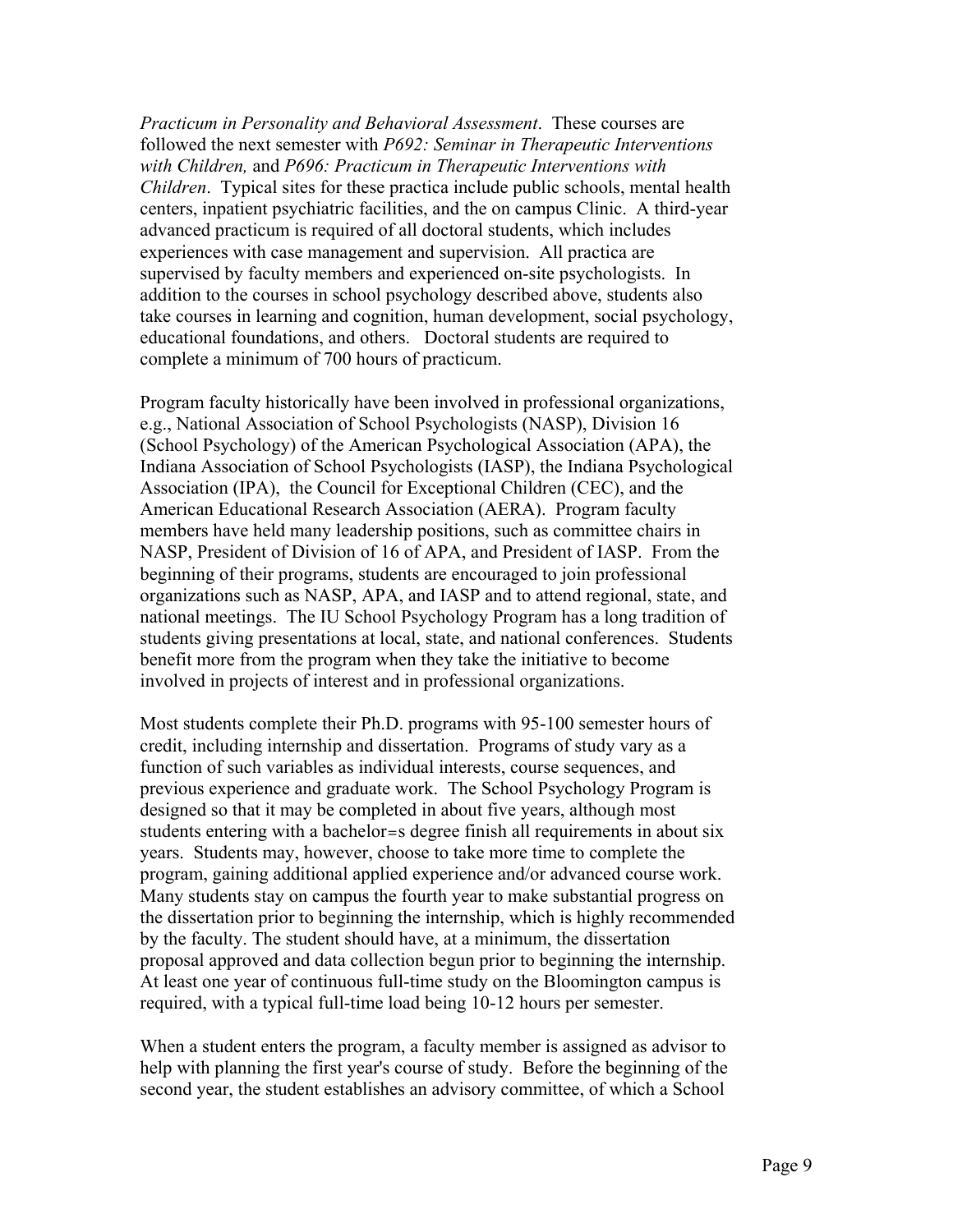Psychology faculty member serves as the chairperson. Working with the committee chairperson, a minimum of two additional faculty members are selected, one of whom must be a School Psychology faculty member, and the other member represents the minor area. The student works with the committee to develop a program of studies that meets personal needs, interests, and goals. After course work in the major has been completed, written and oral qualifying examinations and procedures are completed. After these examinations have been successfully passed, work begins in earnest on developing the dissertation. The research committee is comprised of four members. The dissertation director is the faculty member with expertise in the problem area. At least two committee members are School Psychology faculty. A School Psychology faculty member serves as the committee chairperson, and frequently is the dissertation director. The dissertation director may be from any department or program. A member from outside the program represents the minor specialization. In some cases, the outside member from the minor may be replaced by a member from another discipline who has greater expertise about the dissertation problem. At least half of the committee members must be Full members of the Graduate Faculty.

## **Emphasis on the Development of Professional Competencies**

The School Psychology Program emphasizes the development of specific professional competencies to be developed for each graduate. These competencies have been developed in consideration of national accrediting and training standards, the needs of the schools and other entities across Indiana and the nation, and the philosophy of the program.

# **1. Organizations and Professional Roles**

- 1.1 To gain knowledge and understanding of the role of the school psychologist in diverse settings, including schools, clinics, and community agencies.
- 1.2 To develop knowledge and experiences with the continuum of general education and special education support services provided to students in public school settings.
- 1.3 To demonstrate knowledge of the organization and functioning of public schools.
- 1.4 To understand the role and functions of school personnel including social workers, counselors, administrators, special and general education teachers, and other special service personnel.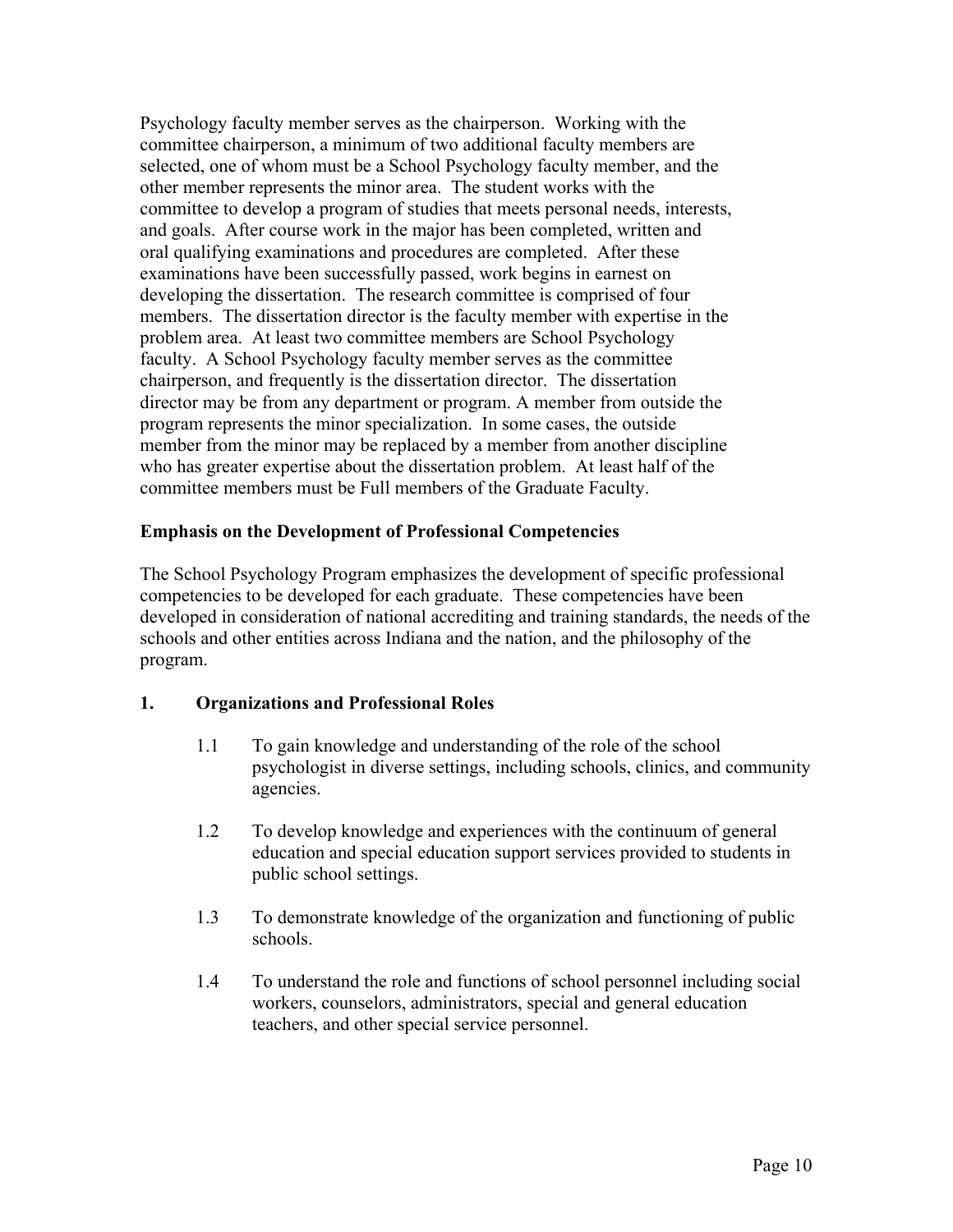# **2. Interviewing**

- 2.1 To conduct effective, culturally competent behavioral interviews with parents and teachers for the purposes of information gathering, problem identification and analysis, and problem-solving.
- 2.2 To demonstrate effective interpersonal communication skills in professional interactions with children and youth, families, school personnel, peers, and others.

# **3. Observation**

- 3.1 To conduct observations in a variety of educational and mental health settings, utilizing a variety of observational methods, including narrative recording, time-sampling methods, and computer-assisted methods.
- 3.2 To analyze and present the results of academic and behavioral observations to inform decisions regarding the implementation, monitoring, and modification of intervention strategies.

# **4. Assessment**

- 4.1 To develop and conduct culturally competent comprehensive assessments that utilize an ecological model to respond to identified referral concerns regarding a child or youth.
- 4.2 To collect a range of assessment information in response to referral questions which may include family and individual child history, review of school records, classroom and family observation, and standardized and curriculum-based assessment procedures.
- 4.3 To select and correctly administer appropriate cognitive, academic, behavioral, social, emotional, and adaptive behavior assessment procedures that respond to specific referral questions.
- 4.4 To demonstrate knowledge and understanding of federal and state eligibility criteria and services for special education, including, but not limited to, children and youth with learning disabilities, cognitive disabilities, pervasive developmental disabilities, and emotional/behavioral disorders.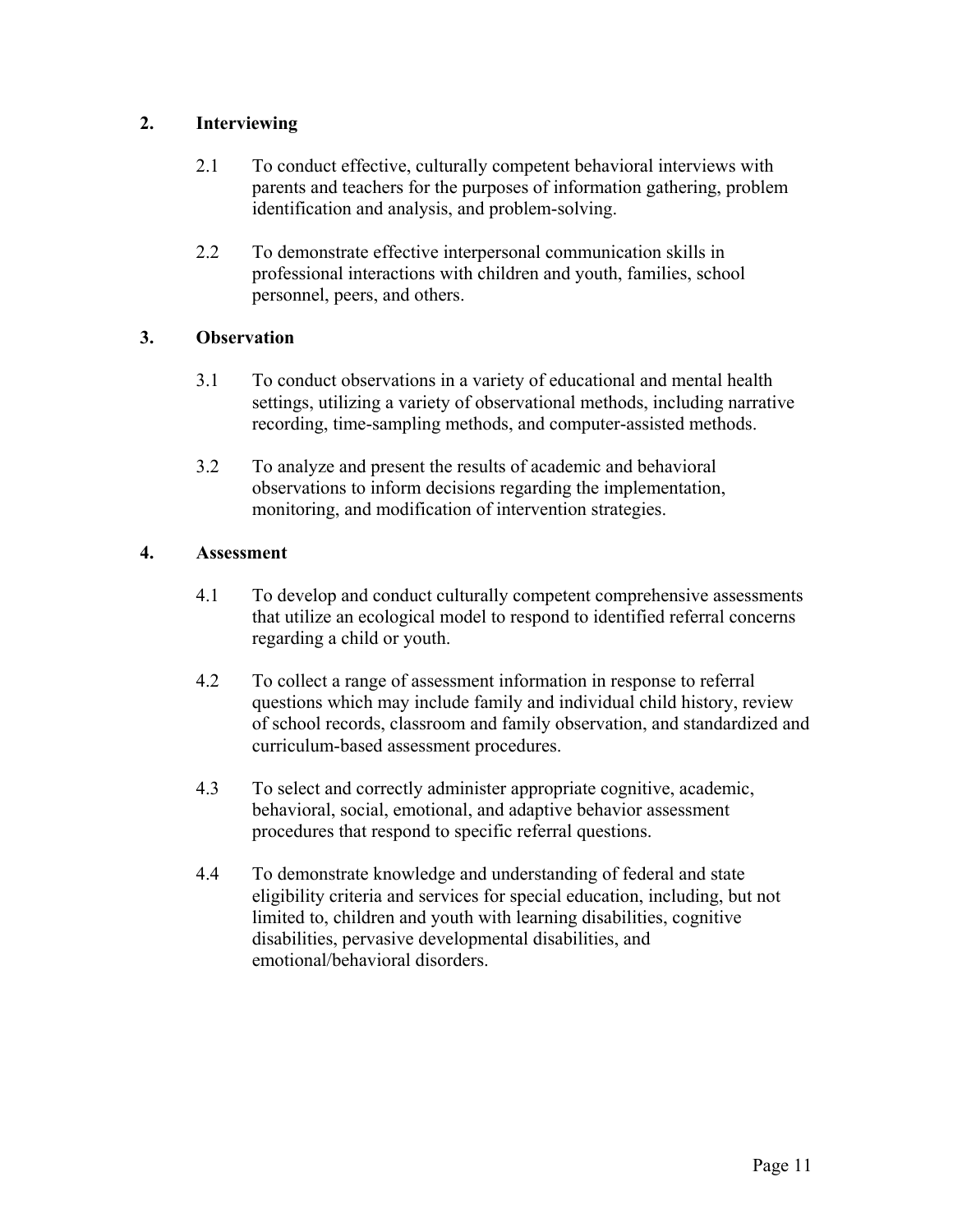- 4.5 To generate and utilize assessment results for the development of effective academic, behavioral, and social interventions in family, school, and community settings.
- 4.6 To effectively communicate the results of a comprehensive assessment in a written psychological report that addresses referral questions, and meets the needs of parents, children and youth, and teachers.
- 4.7 To effectively communicate the results of a comprehensive assessment in a case conference with parents and school personnel.

# **5. Intervention**

- 5.1 To demonstrate knowledge of a range of individual and group intervention strategies that can be utilized with academic, social, and emotional/behavioral concerns of children, youth, and families.
- 5.2 To design effective, culturally competent behavioral, social, and/or academic interventions strategies that address identified referral concerns of parents, teachers, and other school or community agency personnel.
- 5.3 To implement effective behavioral, social, and/or academic intervention strategies in a manner that recognizes factors of treatment acceptability and treatment integrity.
- 5.4 To systematically collect data to monitor the effectiveness of selected intervention strategies.
- 5.5 To effectively modify intervention plans in response to systematically collected data.

#### **6. Consultation and Collaboration**

- 6.1 To consult with teachers and parents regarding academic, behavioral, and family concerns in a culturally competent manner.
- 6.2 To conduct teacher in-service sessions that provide knowledge about child, youth, and family topics in psychology and education.
- 6.3 To contribute to collaborative meetings that focus on problem-solving approaches to identified student and family concerns.
- 6.4 To coordinate and monitor implementation of collaboratively-developed intervention plans.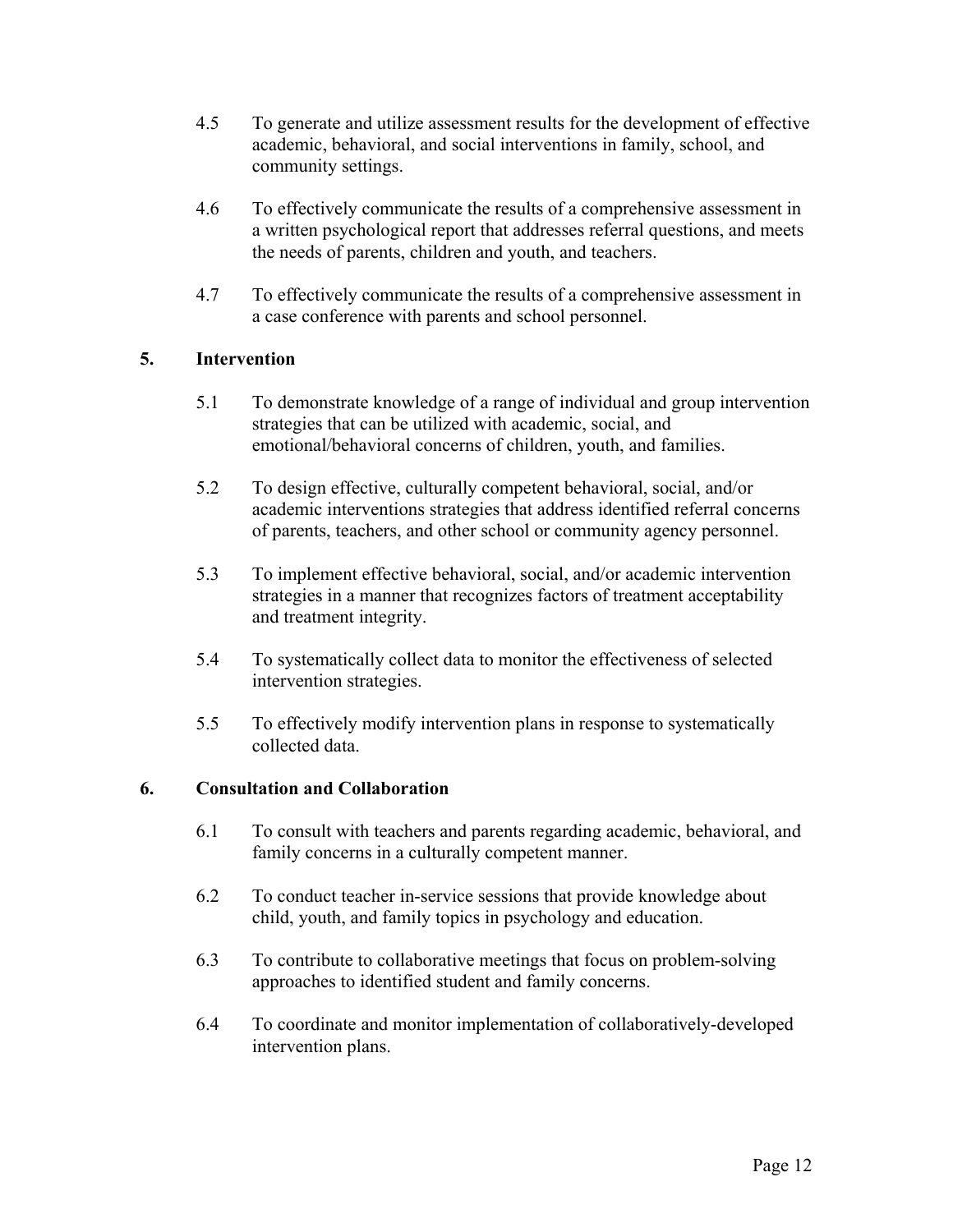- 6.5 To collaborate with school personnel to meet identified needs of children, youth, and families.
- 6.6 To participate in case conferences in a school setting for students suspected of or known to have disabilities.
- 6.7 To understand various theoretical models of consultation, including behavioral observation, and behavioral, conjoint-behavioral, process, and instructional consultation.
- 6.8 To understand and overcome barriers to consultation and collaboration with other professionals.

## **7. Supervision**

- 7.1 To utilize supervisory feedback from faculty, peers, and other supervisory personnel to improve professional skills, knowledge, and practice.
- 7.2 To demonstrate effective supervision of peers with less experience and knowledge.

# **8. Ethical, Legal, and Statutory Requirements**

- 8.1 To demonstrate knowledge and understanding of ethical principles that guide professional practice in school, community, and other settings.
- 8.2 To understand state and federal requirements with regard to the rights of all students, including children and youth with disabilities.
- 8.3 To understand laws, regulations, and statutes with regard to privacy and due process.

#### **9. Research and Evaluation**

- 9.1 To have an understanding of research methods pertinent to psychology and education.
- 9.2 To access and apply evidence-based research to schooling, development, and mental health.
- 9.3 To use knowledge of research methodologies to gather, evaluate, and present data to demonstrate effects of individual, group, and systems interventions.
- 9.4 To contribute to the scholarly literature.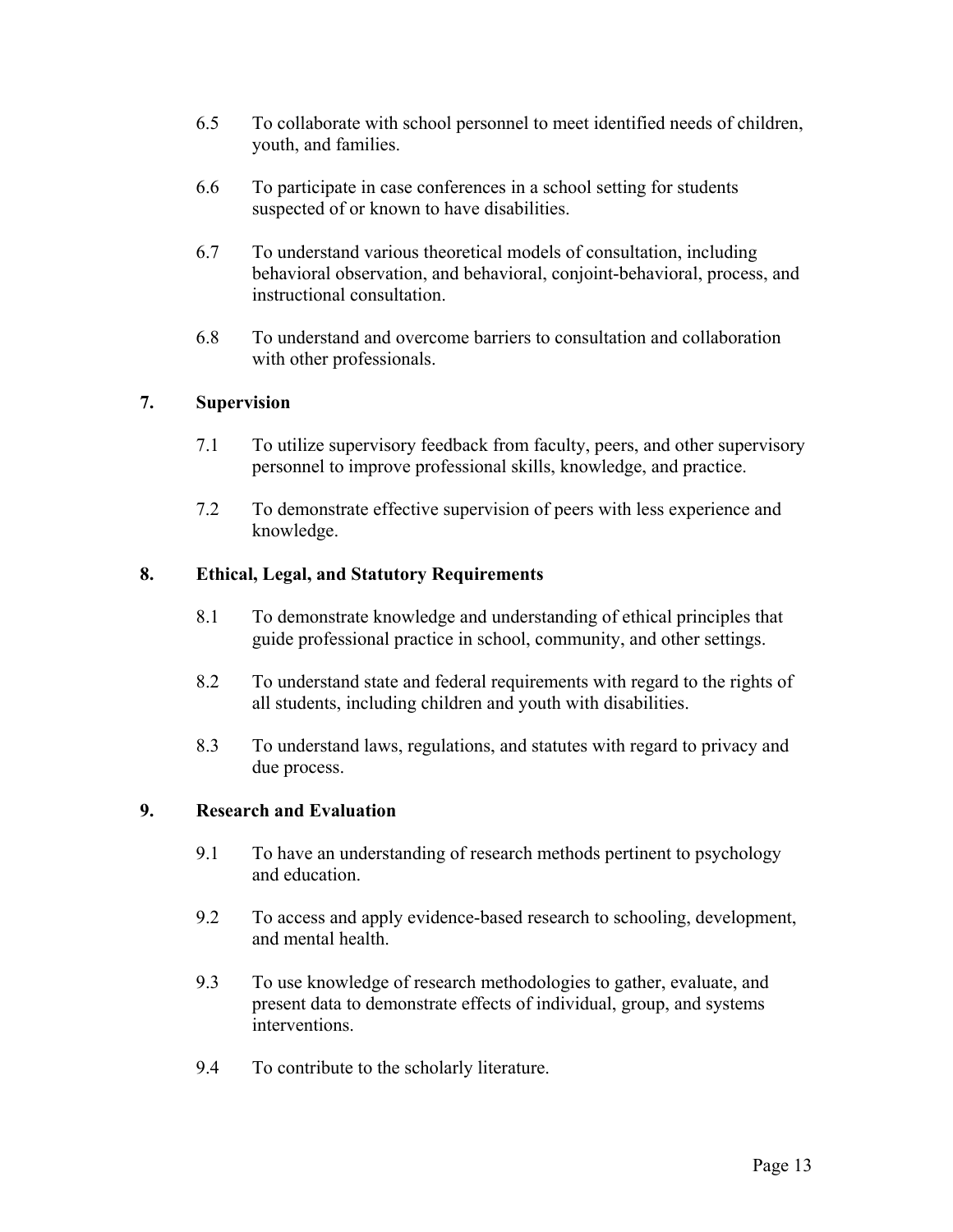9.5 To disseminate knowledge about psychology and education to parents, teachers, colleagues, and others.

# **10. Information Technology**

- 10.1 To use digital tools to prepare printed documents and visual presentations for peers, parents, school personnel, and others, demonstrating knowledge of concepts, practices, and techniques pertinent to the education and development of children and youth.
- 10.2 To use software to observe and monitor the progress of children and youth.
- 10.3 To utilize Internet resources to gather information pertinent to the education and development of children and youth.

# **11. Diversity, Learning, and Development**

- 11.1 To develop knowledge and appreciation of cultural factors in the learning and development of children and youth.
- 11.2 To develop knowledge of the cultural traditions and customs of families and communities.
- 11.3 To develop knowledge of and competence in the delivery of comprehensive psychological services to meet the educational and psychological needs of children and youth.

# **Admission Requirements and Student Characteristics**

Students entering the program must have at least a bachelor's degree. We do not have absolute minimum requirements, although students with less than a 3.0 GPA as undergraduates are generally not admitted nor are students with GRE scores below 900 (Verbal + Quantitative). We recruit students with a commitment to social justice, experience with children, background conducting research, and who have excellent interpersonal skills. We seek to enroll about four to six students in each new cohort. Matriculation is for the fall semester only.

# **Financial Support**

All doctoral students are eligible to apply for fellowships and assistantships. In recent years, all doctoral students have received financial support within the first year or sooner in the form of stipends, tuition coverage, and health insurance. Most assistantships are either working on research and dissemination projects or teaching undergraduate classes.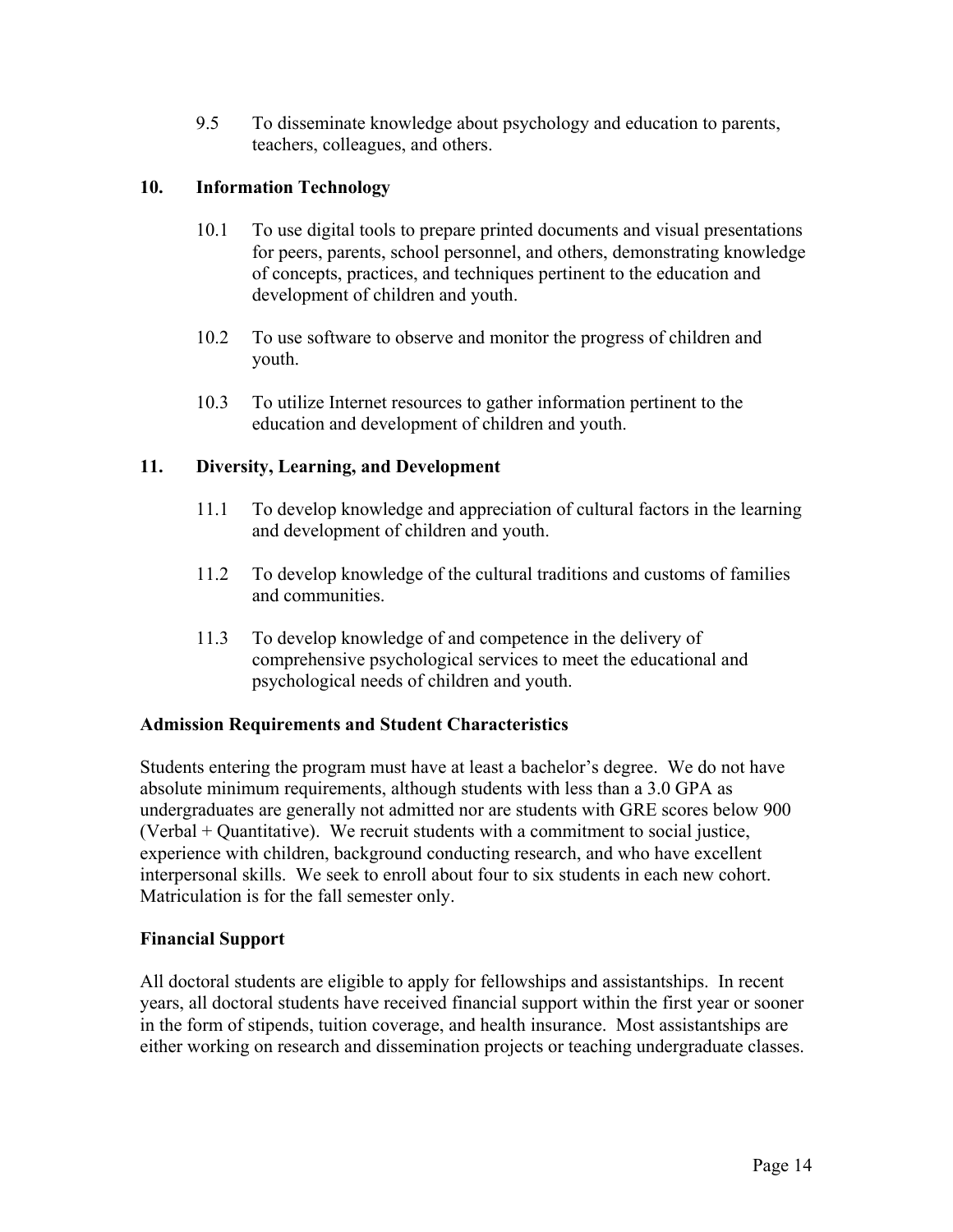## **Description of Core Program Courses, Practica, and Internship**

Following are descriptions of core program components.

#### *P570 Managing Classroom Behavior (3 hrs.)*

An analysis of student and teacher behaviors as they relate to discipline. Attention is given to the development of such skills as dealing with behavioral problems and feelings, behavior modification, reality therapy, assertiveness in establishing and maintaining rules and group processes.

*P680 Ethical, Legal, and Professional Issues in School Psychology (3 hrs.)* 

Ethical and legal issues in the provision of comprehensive school-based psychological services. Organization, administration, and evaluation of service delivery in the context of diverse children, schools, and communities.

*P591 Cognitive Assessment and Intervention (4 hrs.)* 

Historical and current theories of intellectual functioning. Supervised practice in the use and interpretation of major individually administered measures of cognitive behavior. Emphasis on ethical test use in a diverse society and linking assessment results to cognitive behavioral and self-monitoring interventions for children and adolescents.

*P592 Academic Assessment and Intervention (4 hrs.)* 

Major approaches and procedures for individual assessment and intervention with students experiencing academic difficulties. Supervised practice with curriculumbased and norm-referenced instruments in general achievement areas, adaptive behavior, and early childhood assessment. Emphasis placed on linking assessment and classroom intervention for students with disabilities and culturally diverse populations.

*P595 Practicum in School Psychology (2 hrs.)* 

Supervised experience in various educational settings. Use of psychometric techniques with children, advising on decisions about children, and conferences to aid children's academic and social efficiency.

*P681 Psychological Issues in Cultural Diversity* 

 Emphasis on issues surrounding cultural diversity in the schools and other settings. Topics include appreciation of cultural differences, schooling and acculturation, and disproportionality in special education and discipline in the schools.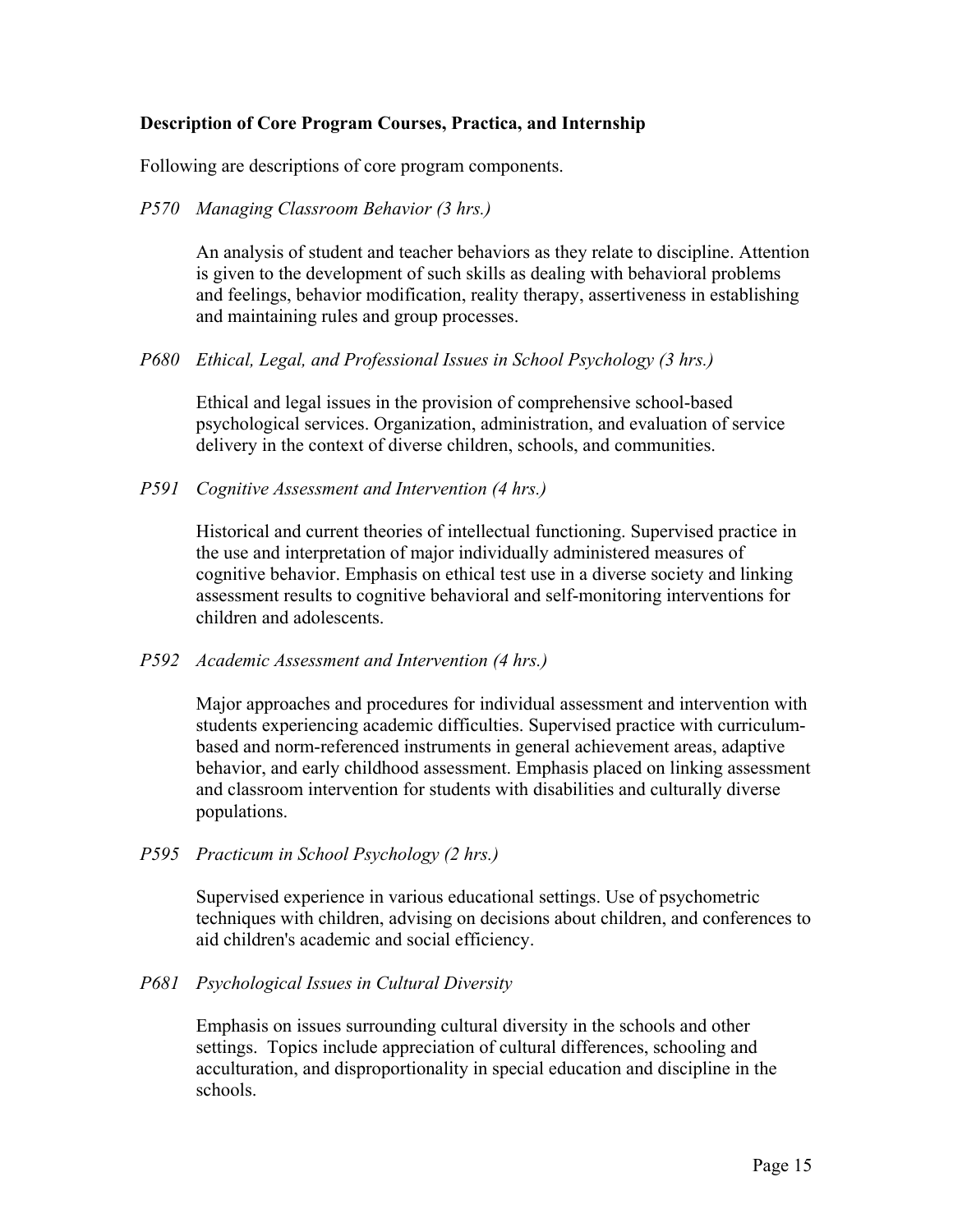#### *P682 Developmental Psychopathology of Childhood and Adolescence (3 hrs.)*

Emphasis on a developmental approach to understanding psychopathology of childhood and adolescence. Students will learn about emotional, behavioral, developmental, and educational problems of children and adolescents over time, their stability and change, and risk and protective factors. Discussion of current *research and practical applications are included.* 

*P691 Personality Assessment and Intervention (3 hrs.)* 

Administration, scoring, interpretation, and reporting of selected personality and behavioral assessment instruments and procedures, and linking assessment results to educational and therapeutic interventions. Emphasis on practical applications.

*P692 Seminar in Therapeutic Interventions with Children (3 hrs.)* 

Emphasis on behavioral intervention techniques with children having behavioral/emotional problems, school consultation, play therapy, and related techniques.

*P695 Practicum in Personality and Behavioral Assessment (2 hrs.)*

 Supervised experience in conducting personality and behavioral assessments of children and/or adults in various settings, such as schools, mental health settings, and hospitals.

*P696 Practicum in Therapeutic Interventions with Children (2 hrs.)*

 Supervised experience in therapeutic interventions with children in mental health settings, schools, etc. Emphasis on behavioral techniques, counseling, therapy, and consultation.

*P697 Advanced Practicum in School Psychology (1 hr.)*

 For advanced doctoral students in School Psychology. Experience in providing psychological and educational services to children and youth, parents, teachers, and others at advanced, more independent level. Also will provide some supervision to less experienced students.

*P699 Internship in School Psychology II (2 hrs.)*

Supervised, intensive field experience. Minimally, one-half time in work directly related to public schools. Remainder may be in institutions primarily designed for providing services to children and families.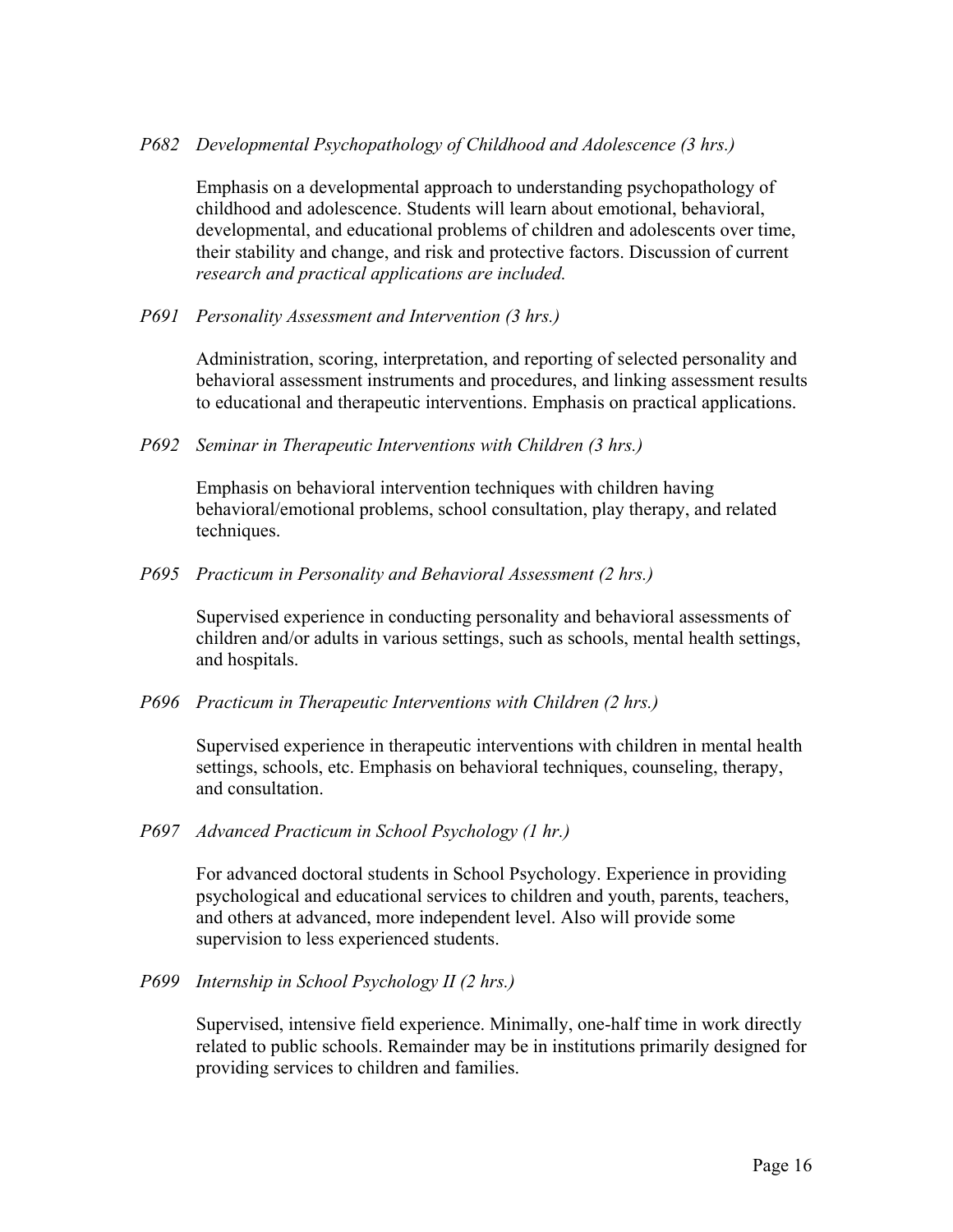#### **Other Major Area Courses**

*P526 Theory and Method in Educational Psychology (3 hrs.)* 

The major conceptual systems and methodologies that shape educational, school, and counseling psychology. For students majoring in educational, school, or counseling psychology.

*P623 Advanced Child Development (3 hrs.)* 

 Seminar for doctoral students in issues of human development covering infancy, preschool, and elementary school ages. Emphasis is placed on the educational implications of development. Readings include current theory and research articles.

*P540 Learning and Cognition (or equivalent) (3 hrs.)* 

 Survey of theoretical positions in the areas of learning and cognition, with emphasis on their relevance for the design of classroom learning situations.

*P566 Social Psychology in Education (3 hrs.)* 

Application of social-psychological concepts and principles in education: role theory, attitude theory and measurement, attitude formation and change, leadership, group dynamics, social perception, communication and interaction, organizations, theory and methodology in social psychology.

#### **Research and Inquiry**

Students take twelve (12) hours from the following:

*Y502 Intermediate Statistics Applied to Education (3 hrs. – required)* 

Review of descriptive statistics; correlation and regression; multiple regression; inferential statistics e.g., t-test; analysis of variance; one- and two-way factorial designs; analysis of covariance; and categorical data analysis e.g., chi-square.

*Y520 Strategies for Educational Inquiry (3 hrs. – required)* 

 Introductory course intended to orient beginning graduate students to the conduct of social science inquiry in general and educational inquiry in particular and to acquaint them with key terms and generally accepted procedures in qualitative and quantitative inquiry.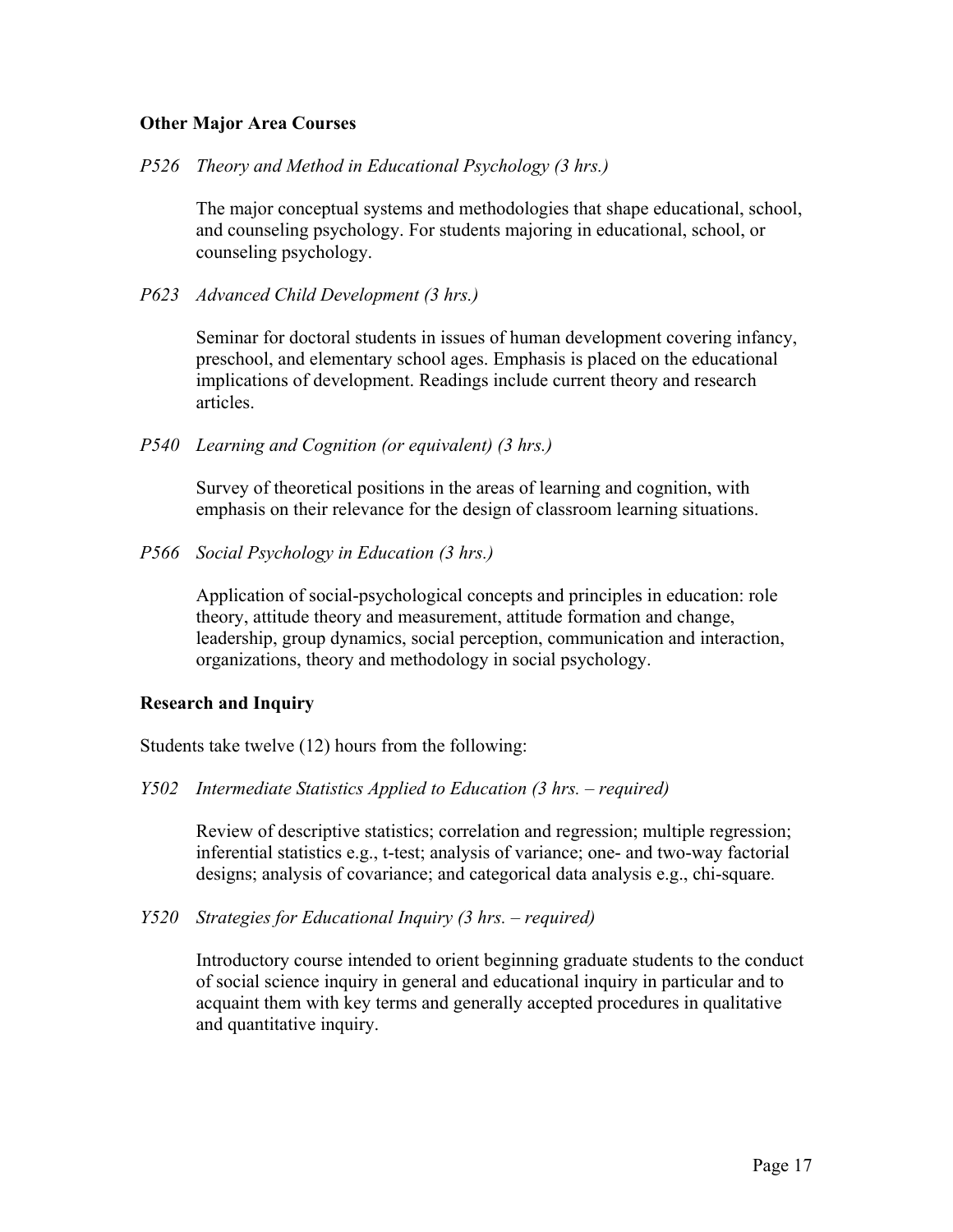#### *Y603 Statistical Design in Educational Research (3 hrs.)*

 Topics covered include distribution of random variables, estimation, statistical hypotheses, and analysis of trend data. Also included is analysis of variance: groups-within treatments, simple factorial, split plot, mixed, nested, and other higher dimensional analyses.

#### *Y604 Multivariate Analysis in Educational Research (3 hrs.)*

 Multivariate normal distribution, multivariate correlational analysis, covariance matrix, testing hypotheses of covariance matrices, principal components and factor analysis, canonical correlations and variables, multiple discriminant functions.

#### *Y611 Qualitative Methodology in Educational Inquiry (3 hrs.)*

 Examination of qualitative approaches to educational inquiry e.g., case study, naturalistic inquiry, educational anthropology, educational connoisseurship and criticism. Exploration of methods for collecting and analyzing qualitative data, criteria for field studies, and approaches to writing up field studies.

#### *Y635 Methodology of Educational Inquiry (3 hrs.)*

Multidisciplinary methods for organizing, collecting, and processing evaluative information; presentation of problems in evaluation methods of inquiry, and use of methods from other disciplines to alleviate these problems. Emphasis will be on the transfer of appropriate methods and techniques to evaluation problems.

*Y750 Topical Seminar in Educational Inquiry Methodology (3 hrs.)* 

 Study of selected advanced methodological topics encountered in educational research and exploration of recent developments in inquiry methods.

#### **Other Courses Often Taken in the Minor or as Electives**

#### **Counseling Courses**

*G522 Counseling Theory (3 hrs.)* 

 Introduction to counseling theories and psychological processes involved in individual counseling

*G523 Laboratory in Counseling (3 hrs.)* 

Laboratory experiences in counseling, analysis of counseling interviews, role playing, and closely supervised counseling in the laboratory setting.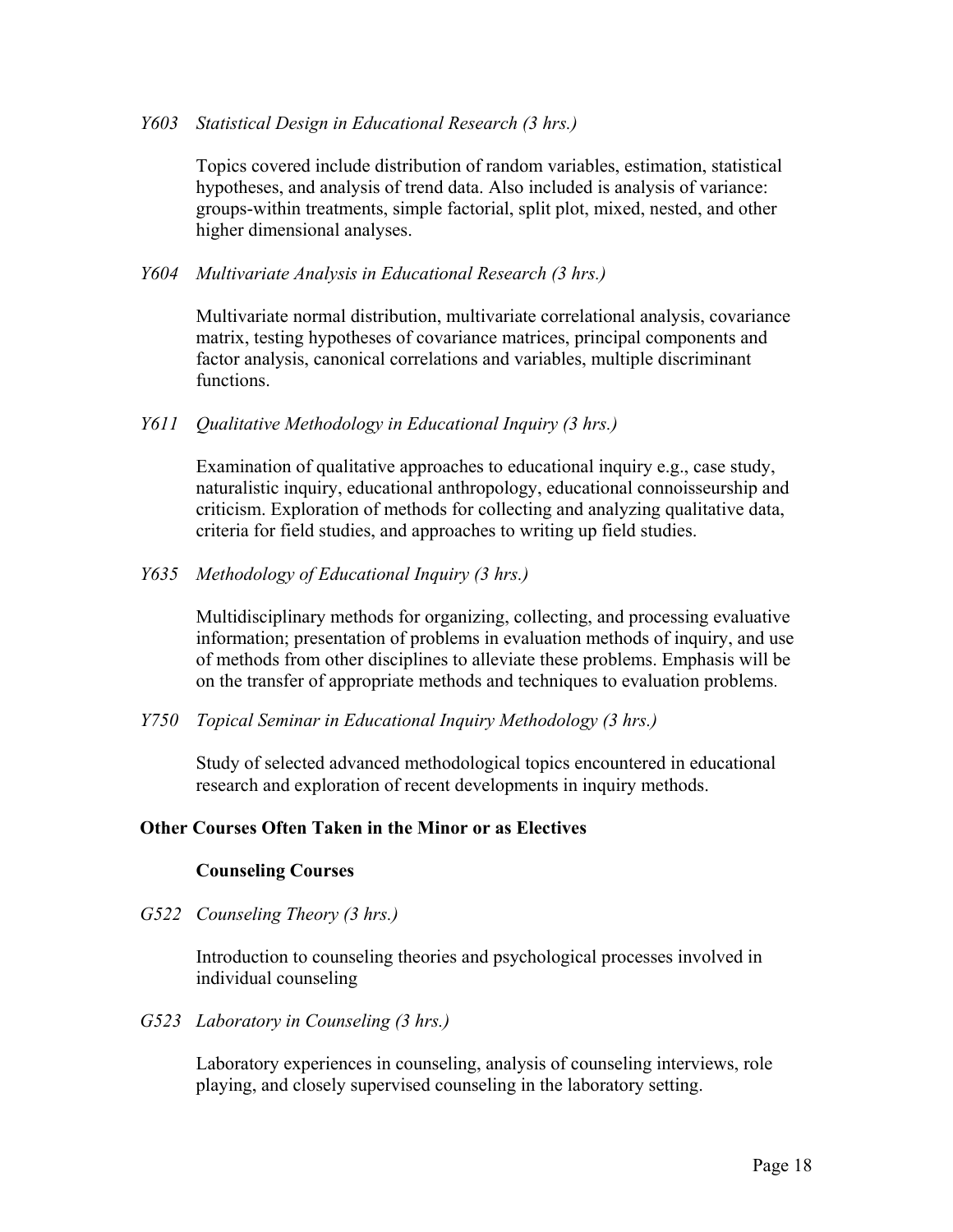*G524 Practicum in Counseling (3 hrs.)* 

 Closely supervised counseling practice with clients in the department's counseling laboratories or in approved field sites in schools or agencies. Intensive supervision.

*G532 Introduction to Group Counseling (3 hrs.)* 

 Psychological and theoretical foundations of group counseling. Analysis of the dynamics of groups.

*G563 Foundations of Mental Health Counseling (3 hrs.)* 

 Foundations and contextual dimensions of mental health counseling. Program development, implementation and evaluation. Principles, practices and applications of community needs assessment. Ethics. Examination of professional issues. Administration, finance and management of mental health counseling services.

*G567 Introduction to Marriage and Family Counseling (3 hrs.)* 

 Analysis of historical context, theoretical formulations, counseling techniques/strategies, research findings, treatment issues, and ethical/social concerns in marriage and family counseling.

*G568 Family Counseling (3 hrs.)* 

 Will focus on treatment models and specific counselor skills in the assessment and treatment of intergenerational family problems. The course will present strategies and tactics for family counseling. Students will be supervised in the use of these tactics and strategies in the required concurrent (G524) one credit hour practicum.

*G575 Multicultural Counseling (3 hrs.)* 

 This course is designed to provide both a cognitive and guided training opportunity. It examines the influence of cultural and ethnic differences of counselor and client in counseling. Attention is given to theory, research and practice. General cross-cultural dynamics as well as specific target populations are studied.

*G645 Psychoeducational Consultation (3 hrs.)* 

 Psychological, educational, and sociological theories, models, and processes applied to human and organizational systems of change. Special attention is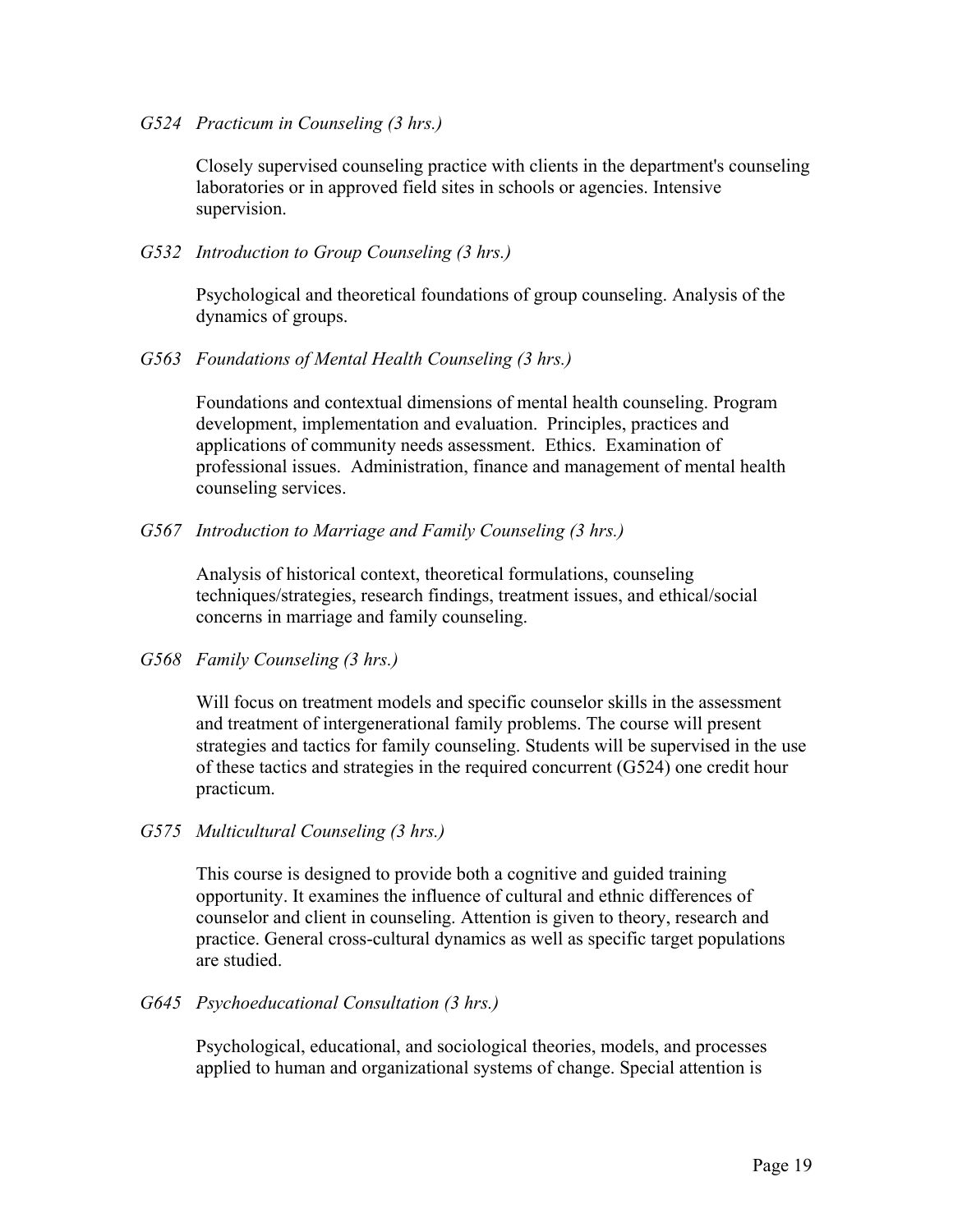directed to applying theory to practice and to differentiating between human and structural problems and interventions.

#### **Special Education Courses**

*K545 Management of the Severely Emotionally Disturbed (3 hrs.)* 

 Theoretical and practical issues in the education management of the severely emotionally disturbed. Emphasis will be placed on case analyses.

*K553 Classroom Management and Behavior Support (3 hrs.)* 

The course provides basic knowledge and skills for (a) developing and maintaining a productive and proactive classroom environment, (b) teaching students discipline, self-control, conflict resolution and other self-management skills, (c) managing and preventing crisis behavior, and (d) developing and implementing behavior intervention and management plans in classroom programs and in cooperation with parents, teachers and other personnel.

*K565 Collaboration and Service Delivery (3 hrs.)* 

 The focus of this course is on service delivery option and approaches to students needing special education services. It covers service delivery approaches or systems, such as continuum of least restrictive programs, wrap around services and systems of care. Collaborative skills, including effective communication strategies and consultation techniques also are stressed.

*K780 Seminar in Special Education (3 hrs.)* 

Intensive advanced study of selected problems in the field.

# **Related courses**

*A608 Legal Perspectives on Education (3 hrs.)* 

 This course entails an overview of the legal framework affecting the organization and administration of public schools, including church-state issues, pupil rights, staff-student relationships, conditions of employment, teacher organizations, tort liability, school finance, and desegregation.

*A615 Advanced School Law (3 hrs.)* 

 This course considers current constitutional and statutory provisions and court decisions affecting the administration of public schools. Particular attention is given to current legal concerns.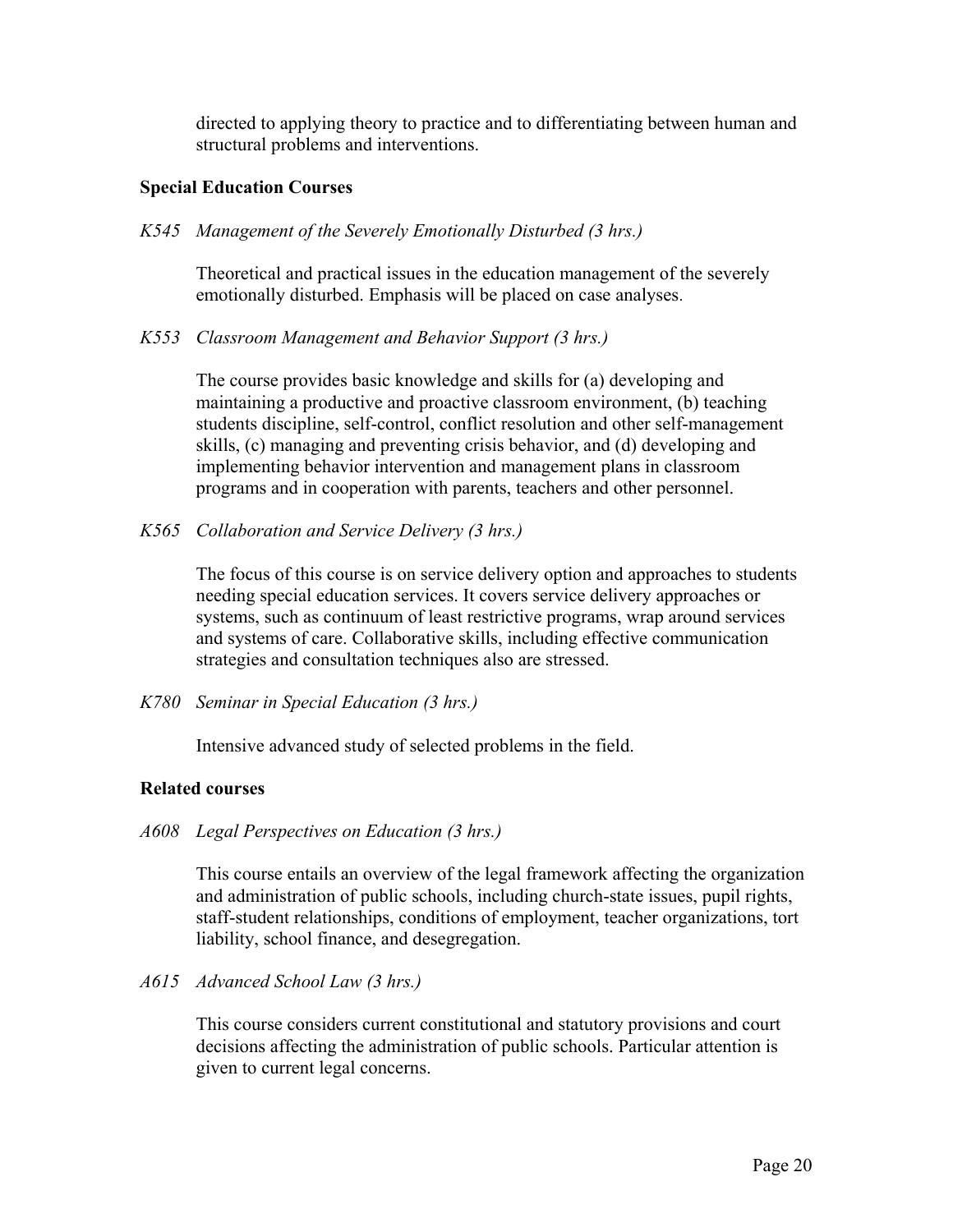#### *A735 Building Unified Systems Inclusive of Students with Disabilities (3 hrs.)*

 This course entails applied research in the transformation of special education as a parallel and separate system to a unified system. Using problem-based learning strategies, participants use contemporary examples of school districts along a continuum to plan and design alternative systems of service delivery.

#### *H520 Education and Social Issues (3 hrs.)*

Identification and analysis of major problems set for education by the pluralistic culture of American society.

*H530 Philosophy of Education (3 hrs.)* 

A study of representative topics in the philosophy of education, indoctrination, the nature of teaching and learning, moral issues in education, etc.

*H540 Sociology of Education (3 hrs.)* 

 Examines the role of schools in society; the interaction between schooling as a social institution and other institutions of society; the effects of society on educational processes and practices; the functioning and characteristics of schools as formal organizations; and the contribution of schooling to social system maintenance and change.

*H560 Education and Change in Societies (3 hrs.)* 

 Analysis of the role of education and literacy in national development, modernization, and change processes. Compares the historical role schools have played in the growth of industrialized countries with present demands placed on educational systems in the developing countries.

*J630 Curriculum Theory and Practice (3 hrs.)*

 Explores fundamental dimensions of curriculum theory, such as the social construction of knowledge, curriculum as cultural mind set, political reality, and scholarly discourse. Examines varied ideological orientations to curriculum studies. Introduces basic concepts of curriculum design and provides opportunities for curriculum development.

*J637 Curriculum Development Process (3 hrs.)* 

 The analysis and appraisal of goals and procedures used in creating, evaluating, and improving curricula. Critical consideration of theories, practices, and products of curriculum development.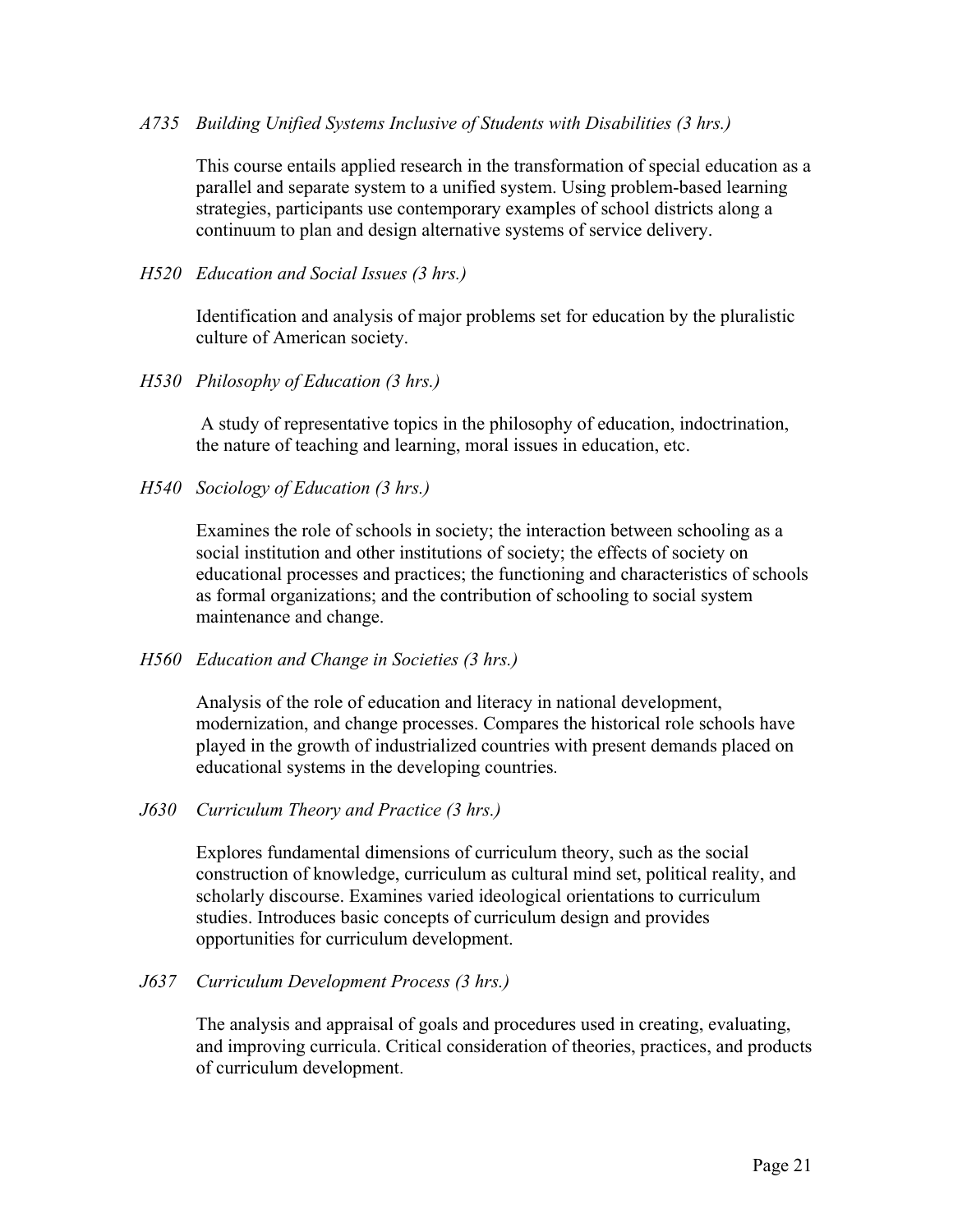# **Sample Program of Studies**

# **YEAR 1, FALL SEMESTER**

| P680 Ethical, Legal, and Professional Issues in School Psychology | $3$ hrs.         |
|-------------------------------------------------------------------|------------------|
| P591 Cognitive Assessment and Intervention                        | $4 \text{ hrs.}$ |
| P595 Practicum in School Psychology                               | $2$ hrs.         |
| P570 Management of Classroom Behavior                             | <u>3 hrs.</u>    |
|                                                                   | $12$ hrs.        |

# **YEAR 1, SPRING SEMESTER**

| P682 Developmental Psychopathology of Childhood and Adolescence | 3 hrs.        |
|-----------------------------------------------------------------|---------------|
| P592 Academic Assessment and Intervention                       | 4 hrs.        |
| P595 Practicum in School Psychology                             | $2$ hrs.      |
| P681 Psychological Issues in Cultural Diversity                 | <u>3 hrs.</u> |
|                                                                 | $12$ hrs.     |

# **YEAR 1, SUMMER SESSION**

| G522 Counseling Theory                            | $3$ hrs.         |
|---------------------------------------------------|------------------|
| G523 Laboratory in Counseling                     | $3$ hrs.         |
| P540 Learning and Cognition                       | $3$ hrs.         |
| Y502 Intermediate Statistics Applied to Education | $3 \text{ hrs.}$ |
|                                                   | $12$ hrs.        |

# **YEAR 2, FALL SEMESTER**

| P <sub>691</sub> | Personality Assessment and Intervention            | $3$ hrs.      |
|------------------|----------------------------------------------------|---------------|
| P <sub>695</sub> | Practicum in Personality and Behavioral Assessment | $3$ hrs.      |
| P <sub>566</sub> | Social Psychology in Education                     | $3$ hrs.      |
| P <sub>623</sub> | <b>Advanced Child Development</b>                  | <u>3 hrs.</u> |
|                  |                                                    | $11$ hrs.     |

# **YEAR 2, SPRING SEMESTER**

| P692 Seminar in Therapeutic Interventions with Children    | 3 hrs.    |
|------------------------------------------------------------|-----------|
| P696 Practicum in Therapeutic Interventions with Children  | $2$ hrs.  |
| K780 Seminar in Special Education                          | $-3$ hrs. |
| XXX Course in the Minor area, research course, or elective | $3$ hrs.  |
|                                                            | $11$ hrs. |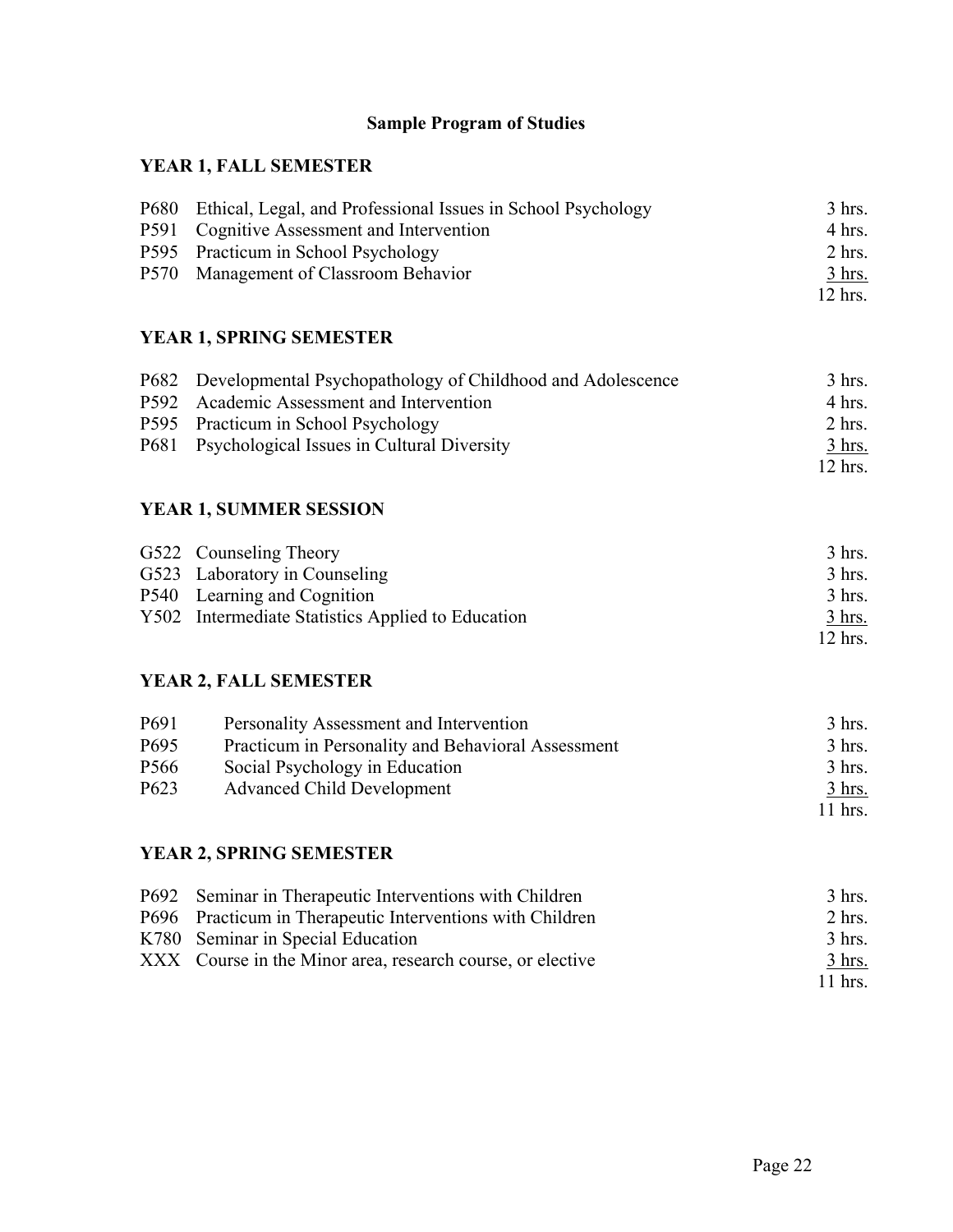# **YEAR 2, SUMMER SESSION**

| <b>XXXX</b>                                                                                                                                                                                   | Y603 Statistical Design in Educational Research<br>Courses in the Minor Area or electives                                                                              | 3 hrs.<br>6 hrs.<br>9 hrs.                      |  |
|-----------------------------------------------------------------------------------------------------------------------------------------------------------------------------------------------|------------------------------------------------------------------------------------------------------------------------------------------------------------------------|-------------------------------------------------|--|
|                                                                                                                                                                                               | <b>YEAR 3, FALL SEMESTER</b>                                                                                                                                           |                                                 |  |
| XXXX<br>P <sub>526</sub><br>P697                                                                                                                                                              | Courses in the Minor Area<br>Theory and Method in Educational Psychology<br>Advanced Practicum in School Psychology                                                    | 6 hrs.<br>3 hrs.<br>1 <sub>hr.</sub><br>10 hrs. |  |
|                                                                                                                                                                                               | YEAR 3, SPRING SEMESTER                                                                                                                                                |                                                 |  |
| P690<br><b>XXXX</b>                                                                                                                                                                           | P795 Dissertation Proposal Preparation<br><b>Independent Study</b><br>Electives                                                                                        | $3$ hrs.<br>$3$ hrs.<br>$6$ hrs.<br>11 hrs.     |  |
| (Typically, students take their qualifying/comprehensive examinations during the second<br>semester of the third year, prior to beginning formal work on the dissertation and<br>internship.) |                                                                                                                                                                        |                                                 |  |
|                                                                                                                                                                                               | <b>YEAR 3, SUMMER SESSION</b>                                                                                                                                          |                                                 |  |
|                                                                                                                                                                                               | Elective(s), remaining requirements, or dissertation hours                                                                                                             | $0-9$ hrs.                                      |  |
| YEAR <sup>4*</sup>                                                                                                                                                                            |                                                                                                                                                                        |                                                 |  |
| P795<br>P799                                                                                                                                                                                  | <b>Dissertation Proposal Preparation</b><br>Dissertation                                                                                                               | $3$ hrs.<br>12 hrs.                             |  |
| YEAR 5*                                                                                                                                                                                       |                                                                                                                                                                        |                                                 |  |
| P <sub>699</sub>                                                                                                                                                                              | Internship in School Psychology II                                                                                                                                     | 2 hrs.                                          |  |
| $\ast$                                                                                                                                                                                        | Although it is possible to complete the internship during the fourth year, it is highly<br>recommended that students stay on campus the fourth year. Completion of the |                                                 |  |

recommended that students stay on campus the fourth year. Completion of the dissertation and graduation often occurs during the fifth year, but may extend beyond that time.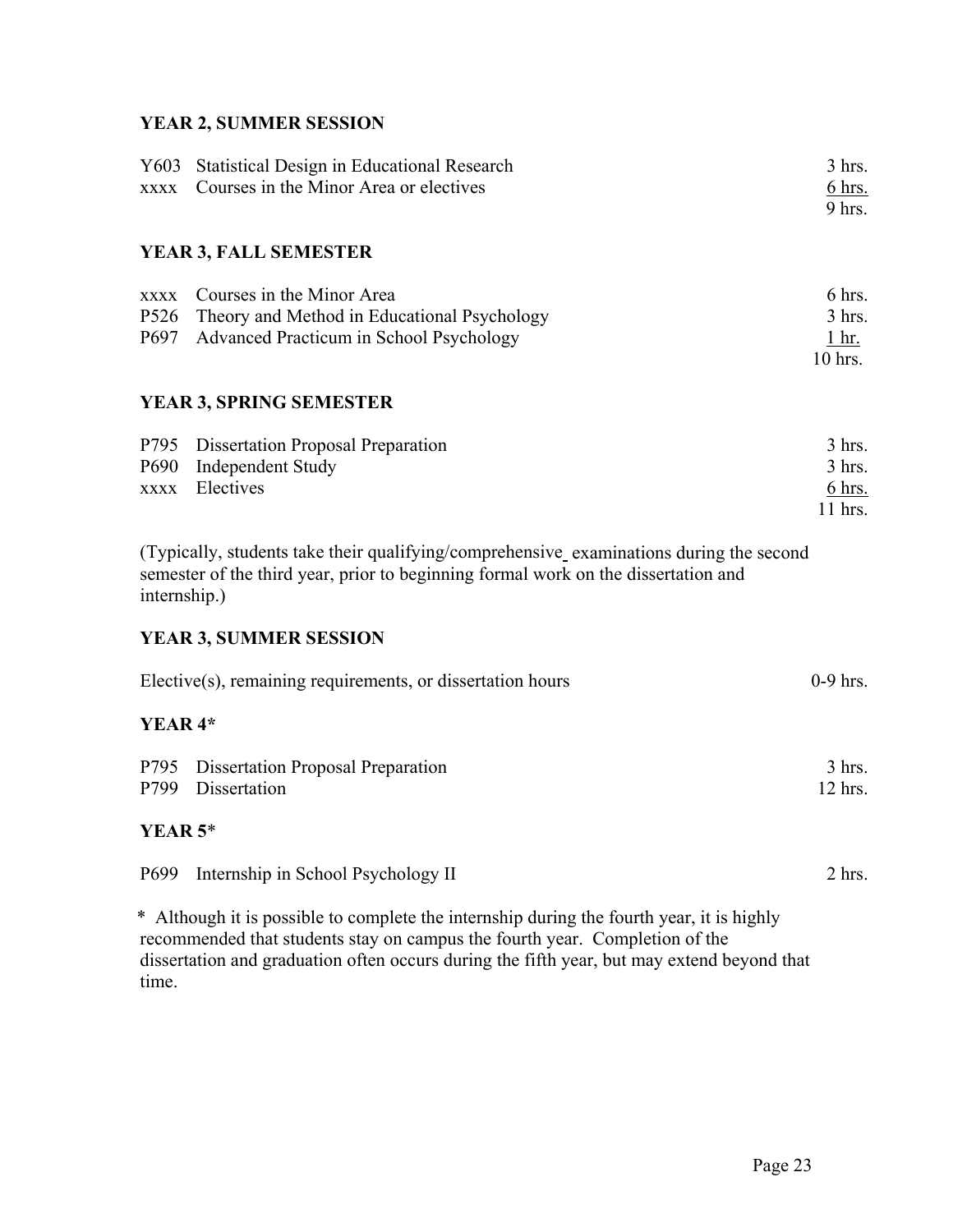# **Qualifying Examinations**

There are five components to the qualifying procedure:

- (1) preparation of the Professional Development Portfolio
- (2) written examinations over substantive areas in education and psychology, research methods, and professional practice
- (3) written examinations in the minor area (if required)
- (4) comprehensive oral examination
- (5) successful passing of the written examination to become a Nationally Certified School Psychologist

## *Professional Development Portfolio*

Each student is to prepare a Professional Development Portfolio, consisting of:

- Personal and Professional Goal Statements
- Program of Studies
- Annual Reviews conducted by the program faculty
- Curriculum vitae
- Knowledge based products, such as research reviews
- Theoretical based papers
- Copies of materials for professional conference presentations (required)
- Evidence of teaching skills and competence (required)
- Clinical case conceptualizations (assessment, intervention, consultation)
- Evidence of supervisory experience and competence
- Professional development and service activities

#### *Written Examinations over Substantive Areas*

Each student completes written essay examinations over substantive areas in education and psychology, including child development and individual differences, research and inquiry methods, learning, and social bases of behavior.

#### *Written Examinations over the Minor Area*

If required by the minor area, students complete a written examination or comprehensive paper over the minor area. The majority of students take Counseling Psychology as the minor area, which requires a written examination.

#### *Comprehensive Oral Examination*

After all written examinations are completed and the Professional Development Portfolio is prepared, a comprehensive oral examination is conducted by the student's advisory committee. During the examination, all areas of the student's program, including course work, practicum experiences, and professional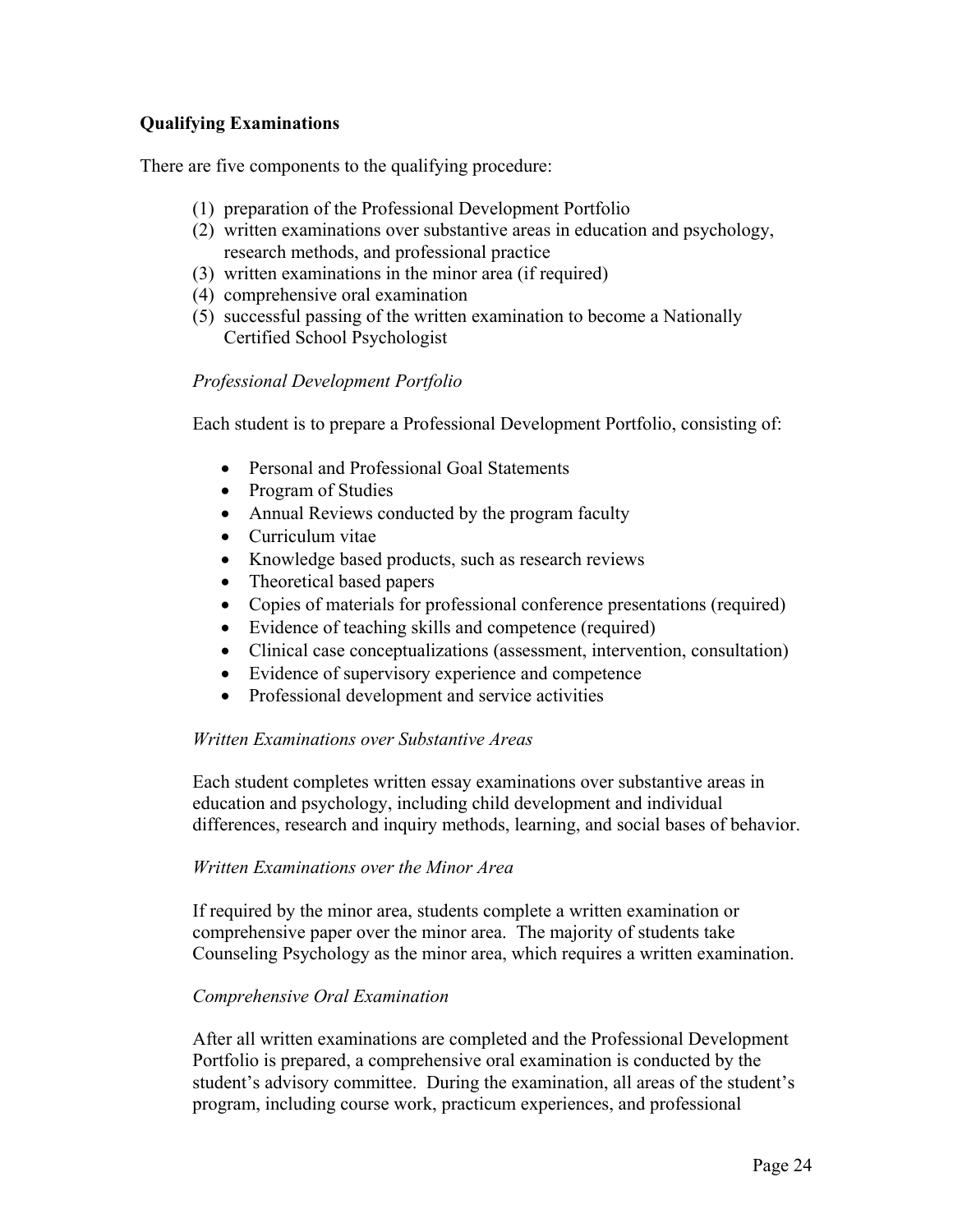activities are subject to questioning. If the examination is passed successfully, the student is nominated to candidacy for the Ph.D.

## *National Examination in School Psychology*

Graduates are required to take and successfully pass the written examination to become a Nationally Certified School Psychologist (NCSP). The NCSP credential is administered by the National Association of School Psychologists, which requires successful completion of an approved program, a 1500-hour internship, and passing of the examination. NASP has established a national passing score, which all Ph.D. students have achieved on the first attempt.

## **Internship**

 Each student is required to complete a minimum of 1500 clock hours of internship, which can be done in a school or non-school setting, such as a clinic, hospital, or center for children with disabilities or health-related problems. Approximately half of the students choose a school setting and half choose a clinical setting for their internship. Those choosing a clinical setting are most often interested in becoming eligible for licensure for the independent practice of psychology and for listing in the National Register of Health Service Providers in Psychology. They are, however, still able to work in the schools, if they choose to do so. Typically, the internship is completed during the fifth year in the program, and is begun only after being nominated to candidacy.

#### **Dissertation**

 Following nomination to candidacy, the student forms a research committee, consisting of at last four members, two of whom are School Psychology faculty members and one of whom serves as chair of the committee. A member of the minor area is included on the committee, and the fourth member may be from any area that is pertinent to the dissertation topic. Usually, the committee chair also directs the dissertation, but another member can direct if it is more appropriate to that member's area of expertise. Any member of the committee may serve as the director of the dissertation. The committee is responsible for approving the proposal, guiding the student during completion of the study, conducting an oral defense of the final product, and recommending conferral of the degree when all requirements, including the internship, are completed. Most often, this process takes one to two years and is completed during the internship.

#### **Institute for Child Study**

The School Psychology Program faculty maintains a research-based clinic, which historically has accepted cases from the community regarding children and youth experiencing academic, emotional, behavioral, or family difficulties. Beginning in 2004, the Institute has become a partner with three local schools in the Richland-Bean Blossom School Corporation where graduate students graduate students conduct an academic wellcheck for reading, mathematics and written language progress. The school psychology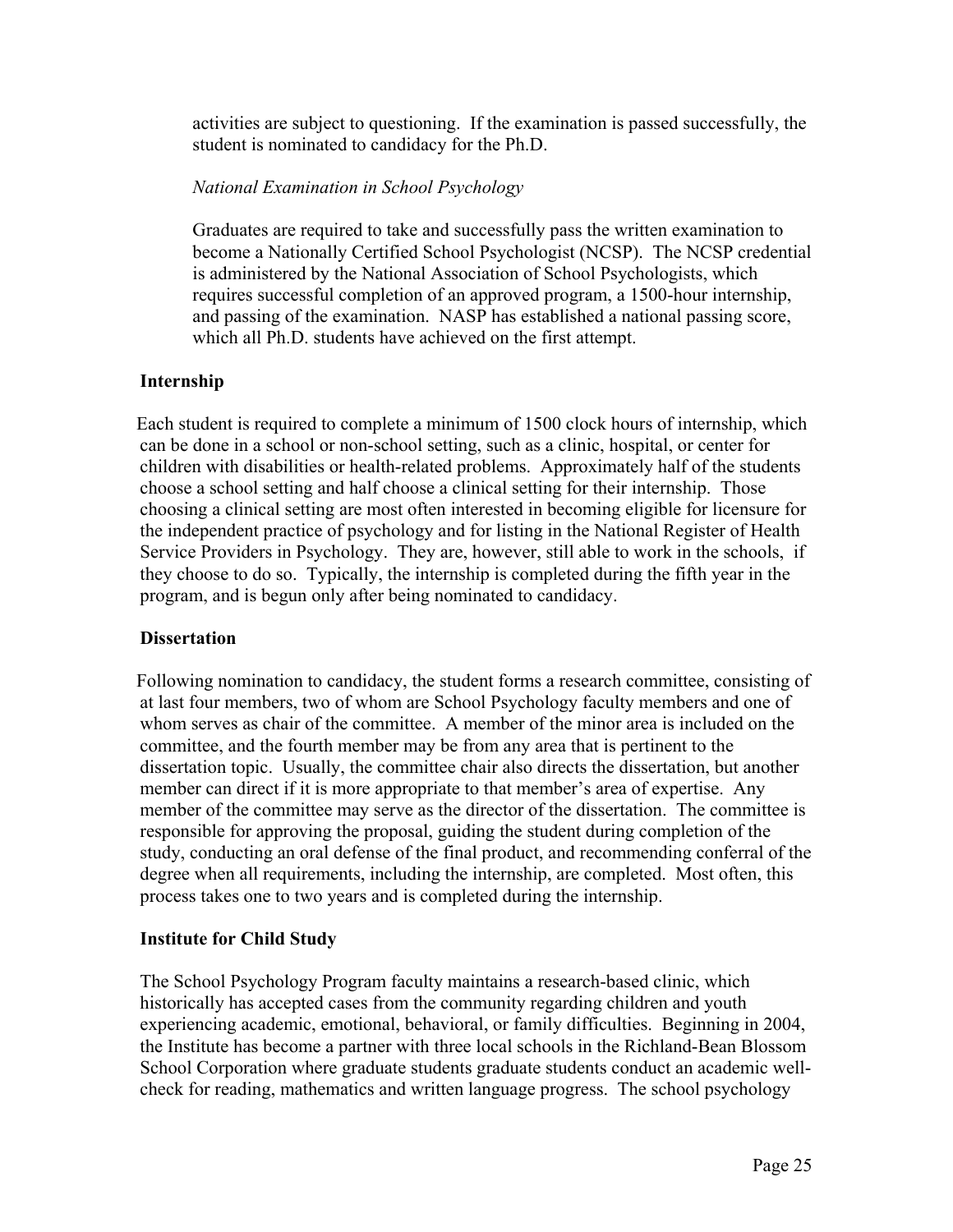students design academic interventions and work with children who perform poorly on the academic well-check. The graduate students also provide research-based consultation and intervention to children and teachers, as well as conducting research to increase knowledge effective intervention strategies. The Institute is directed by Dr. Rebecca Martínez of the School Psychology faculty. For the past ten years, Professor Russell Skiba has led the Institute's collaboration with Clear Creek Elementary School in Bloomington, where first and second year school psychology students provide interventions and consultation services. As part of their training, advanced doctoral students supervise less experienced students, in preparation for their roles as academicians and directors of psychological services.

## **Program Faculty**

**Thomas J. Huberty**, **Professor and Program Director** (Ph.D., University of Missouri, 1980, appointed in 1982) – developmental psychopathology, personality assessment, practicum and internship supervision, psychological interventions for children, special education and mental health law. Indiana licensed psychologist with endorsement as a Health Service Provider in Psychology and Nationally Certified School Psychologist.

**Jack A. Cummings**, **Professor** (Ph.D., University of Georgia, 1980, appointed in 1980) – practicum and internship supervision, technological applications to school psychology, ethical and professional issues in school psychology, professional development in school psychology. Indiana licensed psychologist.

**Rebecca S. Martínez**, **Assistant Professor** (Ph.D., University of Texas, 2002, appointed in 2003) – academic assessment and intervention, practicum supervision, ethical and professional issues in school psychology, psychosocial functioning of adolescents with mild and severe learning disabilities, Director of the Institute for Child Study. Nationally Certified School Psychologist.

**Russell J. Skiba**, **Professor** (Ph.D., University of Minnesota, 1987, appointed in 1987) – practicum supervision, psychological issues in cultural diversity, equity in discipline and special education, education policy, psychological interventions for children and youth.

#### **Affiliate Faculty**

**Jeffrey Daniels, Assistant Professor, Counseling Psychology** (Ph.D., University of Nebraska-Lincoln, 1996) – The social-cognitive model of counselor training; targeted school violence; training issues for managed care; and counseling processes and outcomes

**Edward Delgado-Romero, Assistant Professor, Counseling Psychology** (Ph.D., University of Notre Dame, 1996) - Latino/a psychology; faculty of color burnout; multicultural identity development; narrative psychology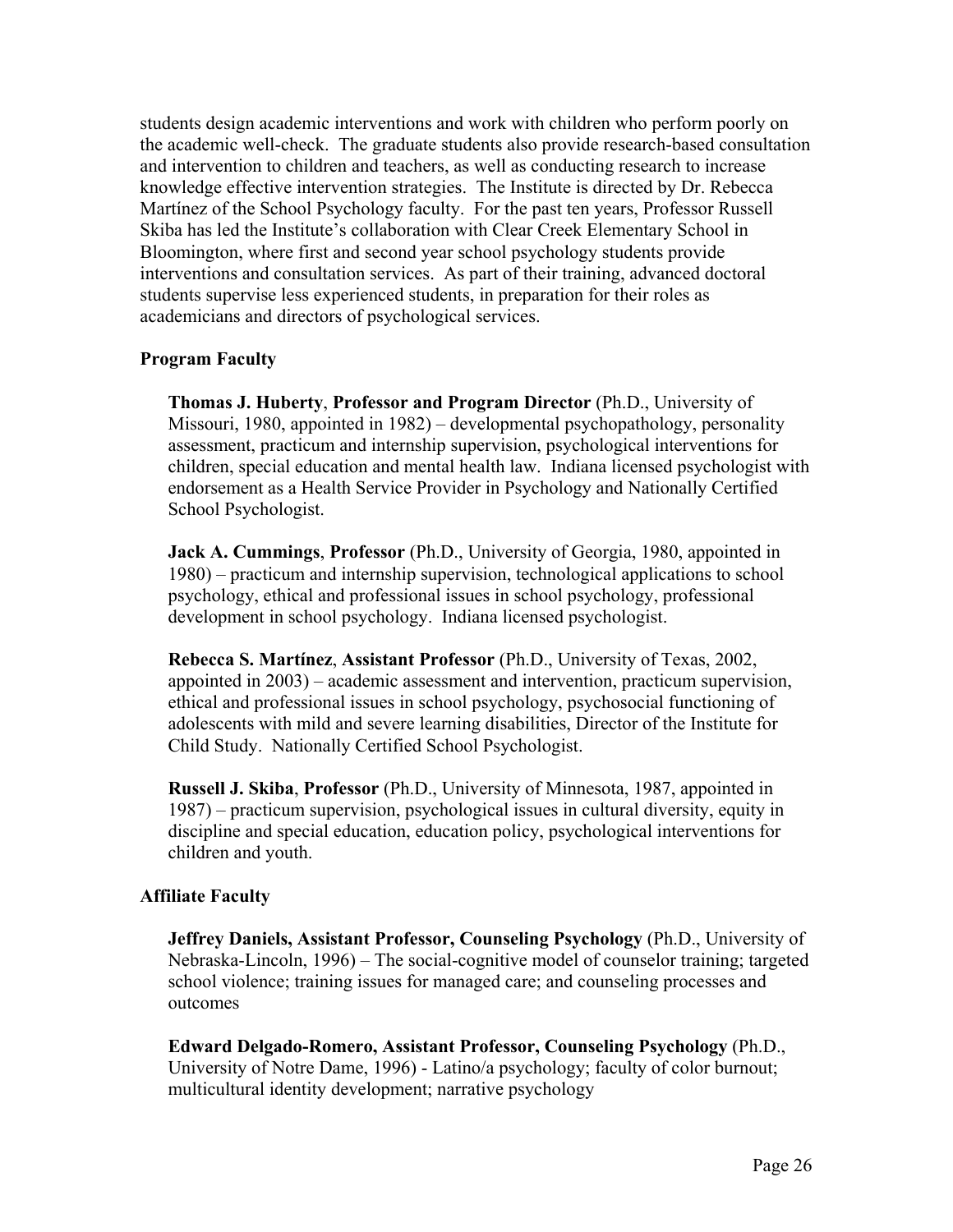**Charles Ridley, Professor, Counseling Psychology** (Ph.D., University of Minnesota, 1978) - multicultural training and counseling; integration of psychology and theology; organizational consultation

**Thomas Sexton, Professor, Counseling Psychology** (Ph.D., Florida State University, 1986) - functional family therapy; family psychology; clinical research methods; outcome and process research in counseling and family and marriage therapy.

**Rex Stockton, Professor, Counseling Psychology** (Ed.D., Ball State University, 1968) - group dynamics and leadership; group leadership instruction; research on the development of therapeutic skills

**Chalmer Thompson, Associate Professor, Counseling Psychology** (Ph.D., University of Maryland, 1988) counseling processes and outcomes involving African-American clients; application of racial identity theory to individual, group, and organizational interventions

**Michael L. Tracy, Associate Professor, Counseling Psychology** (Ph.D., University of Michigan, 1970) - family counseling; group counseling; individual counseling; psychological diagnosis

**Susan Whiston, Professor, Counseling Psychology** (Ph.D., University of Wyoming, 1986) - career counseling and interventions; school counseling; outcome research: and assessment in counseling.

# **Adjunct Faculty**

**Scott Bellini** (Ph.D., Indiana University, 2002) – psychological interventions, pervasive developmental disorders (Indiana Institute for Disability and Community)

**Steven Koch** (Ph.D., Indiana University, 1996) – psychological assessment, interventions, practicum supervision (Riley Child Development Center in the Indiana University School of Medicine)

**Marsha McCarty** (Ph.D., Indiana State University, 1978) – family therapy, practicum supervision (private practice psychologist, Bloomington)

#### **Regional, State, and National Factors**

There also are doctoral programs in School Psychology at Indiana State University and Ball State University. Both programs are accredited by the American Psychological Association and the National Association of School Psychologists and contribute to the high demand for school psychologists in Indiana. The demand for school psychologists exceeds the supply at the current time in Indiana and across the nation. A Ph.D. in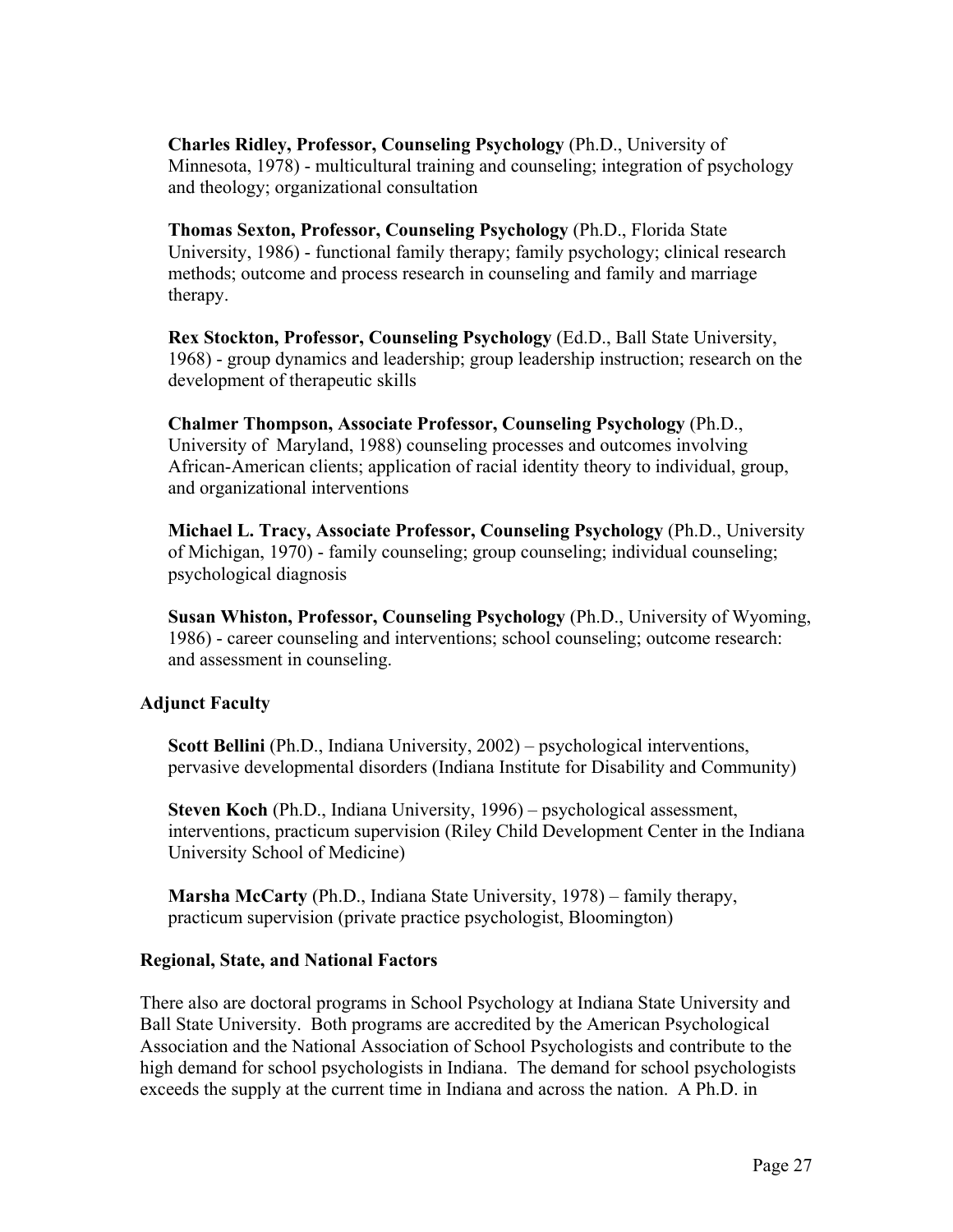School Psychology leads to issuance of a license to practice School Psychology in Indiana public schools and in other states.

# **Program Impact**

The Ph.D. program has a long history of preparing school psychologists for teaching, research, and practice. Approximately 18% of graduates hold research or academic positions and the remainder work in schools and clinical settings. Graduates of the program hold distinguished academic careers at the University of Texas, University of South Carolina, University of Florida, University of Kentucky, University of Delaware, Vanderbilt University, and others. Some practitioners have become directors of special education, directors of school psychological services, intervention specialists in the schools, and researchers and postdoctoral fellows at institutions such as Johns Hopkins University. One of our graduates is the director of clinical training at the Riley Child Development Program in Indianapolis. We anticipate that future graduates will continue to distinguish themselves in teaching, research, and practice.

# **Evaluation Plan**

The Ph.D. program is constantly monitored by program and departmental faculty, the department chairperson, and the School of Education Office of Graduate Studies. A formal and thorough evaluation is conducted at five-year or seven-year intervals by an on-site visit from the American Psychological Association (APA). Programs given a seven-year review cycle are considered to be of high quality with no deficiencies. The last review of the program was in 1998, when the program was given high ratings for the quality of its program, faculty, national reputation and visibility, facilities, and commitment to graduate training and research. The program is to be reviewed again by APA in the fall of 2005, following the seven-year review cycle. We anticipate that the program will again be highly evaluated and given maximum re-accreditation.

# **Additional Resources Needed**

Because the current program is in full operation and is supported by the University and the School of Education, no new resources are needed.